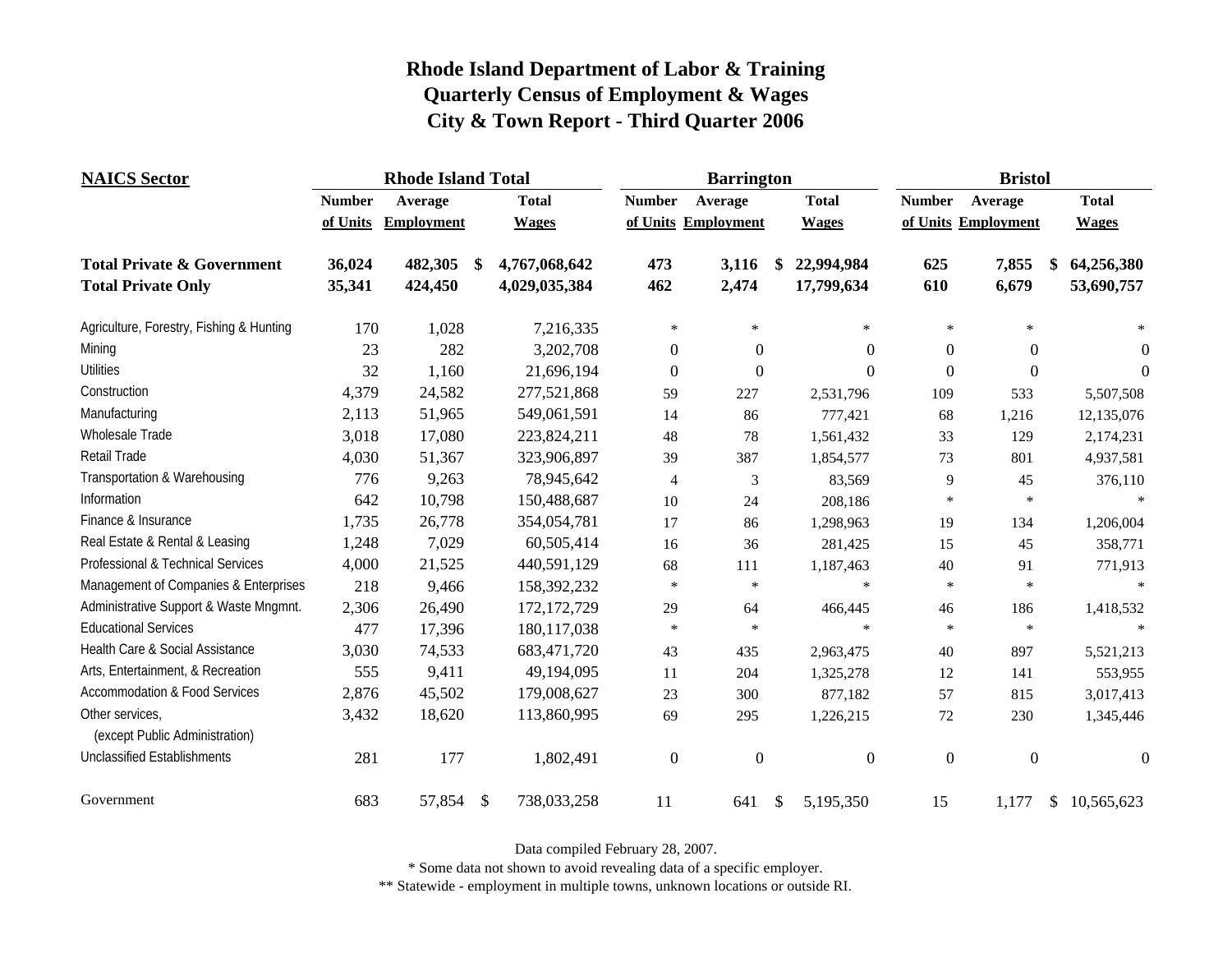| <b>NAICS</b> Sector                               | <b>Burrillville</b> |                     |               |                  | <b>Central Falls</b> |                     |    |              | <b>Charlestown</b> |                     |    |              |
|---------------------------------------------------|---------------------|---------------------|---------------|------------------|----------------------|---------------------|----|--------------|--------------------|---------------------|----|--------------|
|                                                   | <b>Number</b>       | Average             | <b>Total</b>  |                  | <b>Number</b>        | Average             |    | <b>Total</b> | <b>Number</b>      | Average             |    | <b>Total</b> |
|                                                   |                     | of Units Employment | <b>Wages</b>  |                  |                      | of Units Employment |    | <b>Wages</b> |                    | of Units Employment |    | <b>Wages</b> |
| <b>Total Private &amp; Government</b>             | 296                 | 2,768               | \$            | 21,439,178       | 258                  | 2,949               | \$ | 24,322,949   | 255                | 1,718               | \$ | 13,557,361   |
| <b>Total Private Only</b>                         | 282                 | 2,187               |               | 15,888,779       | 247                  | 2,216               |    | 16,247,813   | 243                | 1,541               |    | 11,462,009   |
| Agriculture, Forestry, Fishing & Hunting          | $\ast$              | $\ast$              |               | $\ast$           | $\overline{0}$       | $\theta$            |    | $\Omega$     | $\ast$             | $\ast$              |    |              |
| Mining                                            | $\Omega$            | $\Omega$            |               | 0                | $\Omega$             | $\Omega$            |    | $\Omega$     | *.                 | $\star$             |    |              |
| <b>Utilities</b>                                  | 3                   | 44                  |               | 703,711          | $\Omega$             | $\theta$            |    | $\theta$     | $\Omega$           | $\boldsymbol{0}$    |    | $\theta$     |
| Construction                                      | 73                  | 217                 |               | 2,081,875        | 31                   | 164                 |    | 1,416,953    | 60                 | 198                 |    | 1,894,674    |
| Manufacturing                                     | 12                  | 318                 |               | 3,714,341        | 33                   | 698                 |    | 6,122,324    | $\star$            | $\ast$              |    |              |
| Wholesale Trade                                   | 19                  | 44                  |               | 491,226          | 10                   | 106                 |    | 988,254      | 12                 | 40                  |    | 615,118      |
| Retail Trade                                      | 15                  | 157                 |               | 740,069          | 38                   | 160                 |    | 937,544      | 27                 | 197                 |    | 1,222,561    |
| Transportation & Warehousing                      | $\ast$              | $\ast$              |               | $\ast$           | 5                    | 66                  |    | 320,199      | $\ast$             | $\ast$              |    |              |
| Information                                       | 7                   | 22                  |               | 176,319          | $\Omega$             | $\overline{0}$      |    | $\theta$     | $\ast$             | $\ast$              |    |              |
| Finance & Insurance                               | 6                   | 19                  |               | 243,442          | 14                   | 77                  |    | 640,787      | $\overline{4}$     | 29                  |    | 288,973      |
| Real Estate & Rental & Leasing                    | 8                   | 15                  |               | 83,011           |                      | 49                  |    | 285,113      | 12                 | 23                  |    | 269,432      |
| Professional & Technical Services                 | 18                  | 50                  |               | 625,932          | 9                    | 14                  |    | 134,240      | 23                 | 58                  |    | 571,772      |
| Management of Companies & Enterprises             | $\ast$              | $\ast$              |               | $\star$          | $\Omega$             | $\overline{0}$      |    | $\theta$     | $\overline{0}$     | $\boldsymbol{0}$    |    | $\theta$     |
| Administrative Support & Waste Mngmnt.            | 16                  | 89                  |               | 637,411          | 13                   | 305                 |    | 2,180,238    | 23                 | 94                  |    | 640,841      |
| <b>Educational Services</b>                       | $\overline{4}$      | 20                  |               | 119,646          | $\ast$               | $\ast$              |    | $\ast$       | $\Omega$           | $\boldsymbol{0}$    |    | $\Omega$     |
| Health Care & Social Assistance                   | 19                  | 494                 |               | 3,281,983        | 22                   | 256                 |    | 1,617,597    | 17                 | 190                 |    | 1,329,426    |
| Arts, Entertainment, & Recreation                 | $\ast$              | $\ast$              |               | $\star$          | $\star$              | $\ast$              |    | $\star$      | 5                  | 7                   |    | 18,197       |
| <b>Accommodation &amp; Food Services</b>          | 28                  | 431                 |               | 1,368,723        | 32                   | 169                 |    | 572,446      | 19                 | 301                 |    | 1,193,025    |
| Other services,<br>(except Public Administration) | 39                  | 153                 |               | 1,099,213        | 29                   | 124                 |    | 721,608      | 19                 | 35                  |    | 184,661      |
| <b>Unclassified Establishments</b>                | $\overline{0}$      | $\overline{0}$      |               | $\boldsymbol{0}$ | $\ast$               | $\ast$              |    | $\ast$       | 1                  | 3                   |    | 2,440        |
| Government                                        | 14                  | 579                 | $\mathcal{S}$ | 5,550,399        | 11                   | 733                 | \$ | 8,075,136    | 12                 | 179                 | \$ | 2,095,352    |

Data compiled February 28, 2007.

\* Some data not shown to avoid revealing data of a specific employer.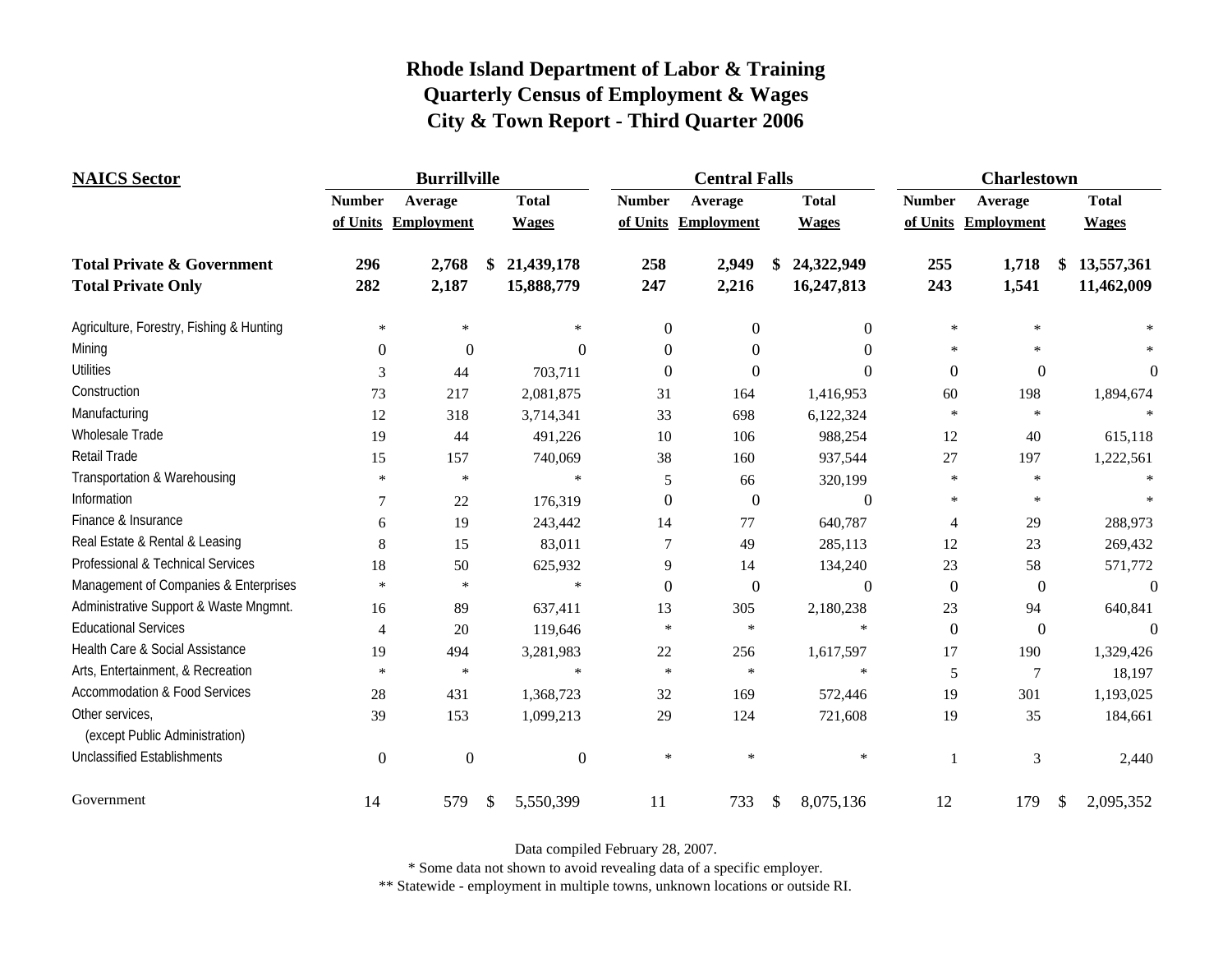| <b>NAICS</b> Sector                               | Coventry       |                     |                  |               | <b>Cranston</b>     |                   | <b>Cumberland</b> |                     |                  |  |
|---------------------------------------------------|----------------|---------------------|------------------|---------------|---------------------|-------------------|-------------------|---------------------|------------------|--|
|                                                   | <b>Number</b>  | Average             | <b>Total</b>     | <b>Number</b> | Average             | <b>Total</b>      | <b>Number</b>     | Average             | <b>Total</b>     |  |
|                                                   |                | of Units Employment | <b>Wages</b>     |               | of Units Employment | <b>Wages</b>      |                   | of Units Employment | <b>Wages</b>     |  |
| <b>Total Private &amp; Government</b>             | 772            | 8,091               | \$<br>62,448,115 | 2,645         | 36,136              | 342,001,728<br>\$ | 893               | 9,971               | 86,012,441<br>\$ |  |
| <b>Total Private Only</b>                         | 752            | 6,658               | 49,002,489       | 2,625         | 29,925              | 257,310,810       | 876               | 8,811               | 76,376,079       |  |
| Agriculture, Forestry, Fishing & Hunting          | $\ast$         | $\ast$              | $\ast$           | 6             | 30                  | 204,302           | $\ast$            | $\ast$              |                  |  |
| Mining                                            | $\theta$       | $\theta$            | $\Omega$         | $\ast$        | $\star$             | $\ast$            | $\ast$            | $\ast$              |                  |  |
| <b>Utilities</b>                                  | $\theta$       | $\overline{0}$      | $\Omega$         | $\ast$        | $\star$             | $\star$           | $\star$           | $\star$             |                  |  |
| Construction                                      | 173            | 789                 | 7,538,890        | 324           | 1,751               | 21,016,515        | 148               | 1,246               | 14,336,867       |  |
| Manufacturing                                     | 46             | 806                 | 9,427,996        | 202           | 4,688               | 52,115,416        | 44                | 1,670               | 15,162,480       |  |
| Wholesale Trade                                   | 51             | 236                 | 2,451,281        | 200           | 1,725               | 19,467,777        | 93                | 870                 | 10,087,520       |  |
| <b>Retail Trade</b>                               | 91             | 1,418               | 9,156,354        | 309           | 4,364               | 28,081,981        | 76                | 949                 | 5,380,169        |  |
| Transportation & Warehousing                      | 18             | 264                 | 2,031,099        | 65            | 706                 | 7,151,860         | 21                | 452                 | 4,355,347        |  |
| Information                                       | 6              | 27                  | 182,826          | 30            | 1,577               | 19,964,546        | $20\,$            | 65                  | 469,150          |  |
| Finance & Insurance                               | 23             | 124                 | 1,084,136        | 157           | 1,317               | 15,026,037        | 40                | 240                 | 3,452,632        |  |
| Real Estate & Rental & Leasing                    | $28\,$         | 112                 | 689,095          | 105           | 629                 | 5,794,065         | 35                | 110                 | 939,113          |  |
| Professional & Technical Services                 | 59             | 171                 | 1,744,789        | 271           | 1,483               | 17,667,933        | 84                | 372                 | 4,227,801        |  |
| Management of Companies & Enterprises             | $\ast$         | $\ast$              | $\ast$           | 15            | 306                 | 4,401,843         | $\mathfrak{Z}$    | 5                   | 152,795          |  |
| Administrative Support & Waste Mngmnt.            | 56             | 246                 | 1,779,351        | 174           | 2,612               | 15,554,769        | 53                | 198                 | 1,548,987        |  |
| <b>Educational Services</b>                       | 9              | 96                  | 575,071          | 36            | 384                 | 2,703,667         | 9                 | 107                 | 473,757          |  |
| Health Care & Social Assistance                   | 39             | 921                 | 6,717,393        | 262           | 3,638               | 26,635,509        | 76                | 1,123               | 8,428,429        |  |
| Arts, Entertainment, & Recreation                 | 8              | 66                  | 157,712          | 28            | 348                 | 1,589,184         | 12                | 126                 | 447,934          |  |
| <b>Accommodation &amp; Food Services</b>          | 66             | 1,025               | 3,133,184        | 176           | 2,729               | 9,464,999         | 56                | 610                 | 1,680,931        |  |
| Other services,<br>(except Public Administration) | 73             | 287                 | 1,768,946        | 253           | 1,563               | 9,512,757         | 100               | 517                 | 3,287,552        |  |
| <b>Unclassified Establishments</b>                | $\overline{0}$ | $\boldsymbol{0}$    | $\mathbf{0}$     | 9             | 11                  | 73,448            | 3                 | $\overline{4}$      | 13,658           |  |
| Government                                        | 20             | 1,433               | \$13,445,626     | 20            | 6,211               | \$<br>84,690,918  | 17                | 1,158               | 9,636,362<br>\$  |  |

Data compiled February 28, 2007.

\* Some data not shown to avoid revealing data of a specific employer.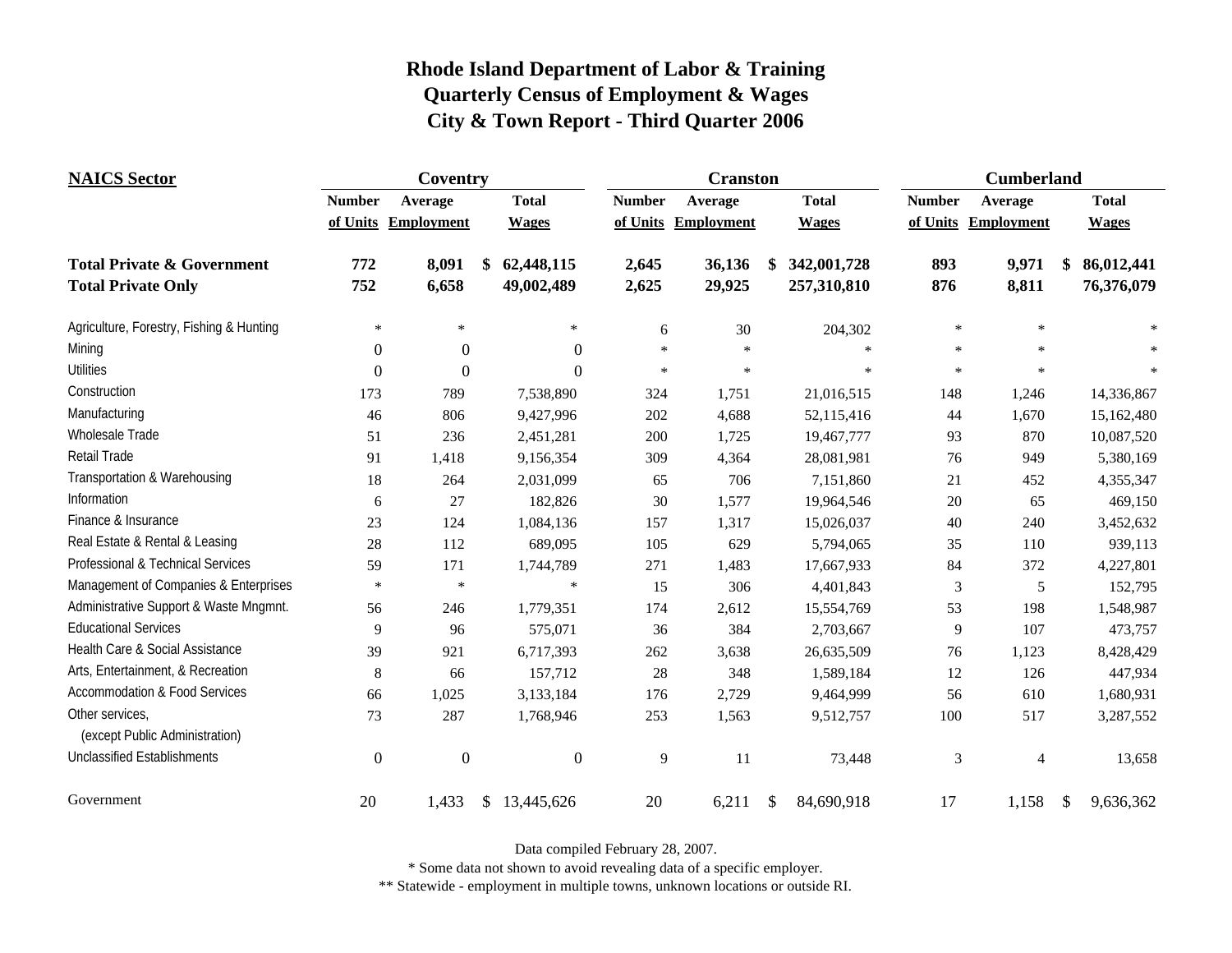| <b>NAICS</b> Sector                               | <b>East Greenwich</b> |                     |              |                  | <b>East Providence</b> |                     |               |              | <b>Exeter</b>    |                     |               |              |
|---------------------------------------------------|-----------------------|---------------------|--------------|------------------|------------------------|---------------------|---------------|--------------|------------------|---------------------|---------------|--------------|
|                                                   | <b>Number</b>         | Average             | <b>Total</b> |                  | <b>Number</b>          | Average             |               | <b>Total</b> | <b>Number</b>    | Average             |               | <b>Total</b> |
|                                                   |                       | of Units Employment | <b>Wages</b> |                  |                        | of Units Employment |               | <b>Wages</b> |                  | of Units Employment |               | <b>Wages</b> |
| <b>Total Private &amp; Government</b>             | 763                   | 7,513               | \$           | 69,126,915       | 1,546                  | 23,024              |               | 217,888,464  | 184              | 1,170               | $\frac{1}{2}$ | 8,355,797    |
| <b>Total Private Only</b>                         | 749                   | 6,756               |              | 61,840,082       | 1,527                  | 21,316              |               | 194,764,597  | 178              | 1,077               |               | 7,734,702    |
| Agriculture, Forestry, Fishing & Hunting          | 3                     | 20                  |              | 126,848          | $\boldsymbol{0}$       | $\boldsymbol{0}$    |               | $\mathbf{0}$ | 8                | 170                 |               | 833,275      |
| Mining                                            | $\theta$              | $\boldsymbol{0}$    |              | $\Omega$         | $\Omega$               | 0                   |               | $\Omega$     | $\theta$         | $\overline{0}$      |               | $\Omega$     |
| <b>Utilities</b>                                  | $\boldsymbol{0}$      | $\boldsymbol{0}$    |              | $\boldsymbol{0}$ | $\boldsymbol{0}$       | $\overline{0}$      |               | $\Omega$     | $\overline{0}$   | $\boldsymbol{0}$    |               | $\theta$     |
| Construction                                      | 54                    | 301                 |              | 3,762,784        | 227                    | 1,383               |               | 16,988,085   | 31               | 103                 |               | 1,035,446    |
| Manufacturing                                     | 29                    | 1,003               |              | 11,841,462       | 117                    | 3,014               |               | 29,092,635   | 10               | 51                  |               | 757,106      |
| Wholesale Trade                                   | 86                    | 403                 |              | 7,820,157        | 118                    | 1,394               |               | 15,889,790   | 12               | 64                  |               | 666,838      |
| <b>Retail Trade</b>                               | 79                    | 805                 |              | 5,737,492        | 140                    | 1,850               |               | 13,424,968   | $17\,$           | 85                  |               | 511,127      |
| Transportation & Warehousing                      | 8                     | 81                  |              | 690,174          | 30                     | 145                 |               | 1,243,101    | 8                | 57                  |               | 262,554      |
| Information                                       | 18                    | 31                  |              | 376,453          | 27                     | 417                 |               | 5,566,285    | $\star$          | $\ast$              |               |              |
| Finance & Insurance                               | 59                    | 513                 |              | 6,454,028        | 118                    | 3,659               |               | 36,951,152   | $\boldsymbol{0}$ | $\boldsymbol{0}$    |               | $\Omega$     |
| Real Estate & Rental & Leasing                    | 37                    | 161                 |              | 1,498,448        | 54                     | 262                 |               | 2,313,419    | 6                | 6                   |               | 42,715       |
| Professional & Technical Services                 | 107                   | 419                 |              | 5,578,379        | 171                    | 1,261               |               | 15,857,025   | 16               | 53                  |               | 759,094      |
| Management of Companies & Enterprises             | $\overline{4}$        | 49                  |              | 608,169          | 6                      | 72                  |               | 533,310      | $\boldsymbol{0}$ | $\boldsymbol{0}$    |               | $\theta$     |
| Administrative Support & Waste Mngmnt.            | 37                    | 163                 |              | 1,323,716        | 96                     | 1,040               |               | 6,736,854    | 19               | 60                  |               | 489,954      |
| <b>Educational Services</b>                       | 13                    | 177                 |              | 1,235,003        | 19                     | 627                 |               | 5,271,491    | $\overline{4}$   | 14                  |               | 177,242      |
| Health Care & Social Assistance                   | 80                    | 1,007               |              | 8,392,610        | 140                    | 3,427               |               | 32,755,340   | 12               | 189                 |               | 1,311,424    |
| Arts, Entertainment, & Recreation                 | 14                    | 152                 |              | 700,327          | 22                     | 528                 |               | 2,197,548    | 4                | 50                  |               | 245,156      |
| <b>Accommodation &amp; Food Services</b>          | 54                    | 1,187               |              | 4,136,221        | 105                    | 1,402               |               | 4,699,565    | 12               | 135                 |               | 432,720      |
| Other services,<br>(except Public Administration) | 67                    | 284                 |              | 1,557,811        | 135                    | 834                 |               | 5,242,329    | 17               | 37                  |               | 188,080      |
| <b>Unclassified Establishments</b>                | $\mathbf{0}$          | $\boldsymbol{0}$    |              | $\overline{0}$   | $\overline{2}$         |                     |               | 1,700        | $\ast$           | $\ast$              |               |              |
| Government                                        | 14                    | 758                 | \$           | 7,286,833        | 19                     | 1,709               | <sup>\$</sup> | 23,123,867   | 6                | 93                  | $\mathcal{S}$ | 621,095      |

Data compiled February 28, 2007.

\* Some data not shown to avoid revealing data of a specific employer.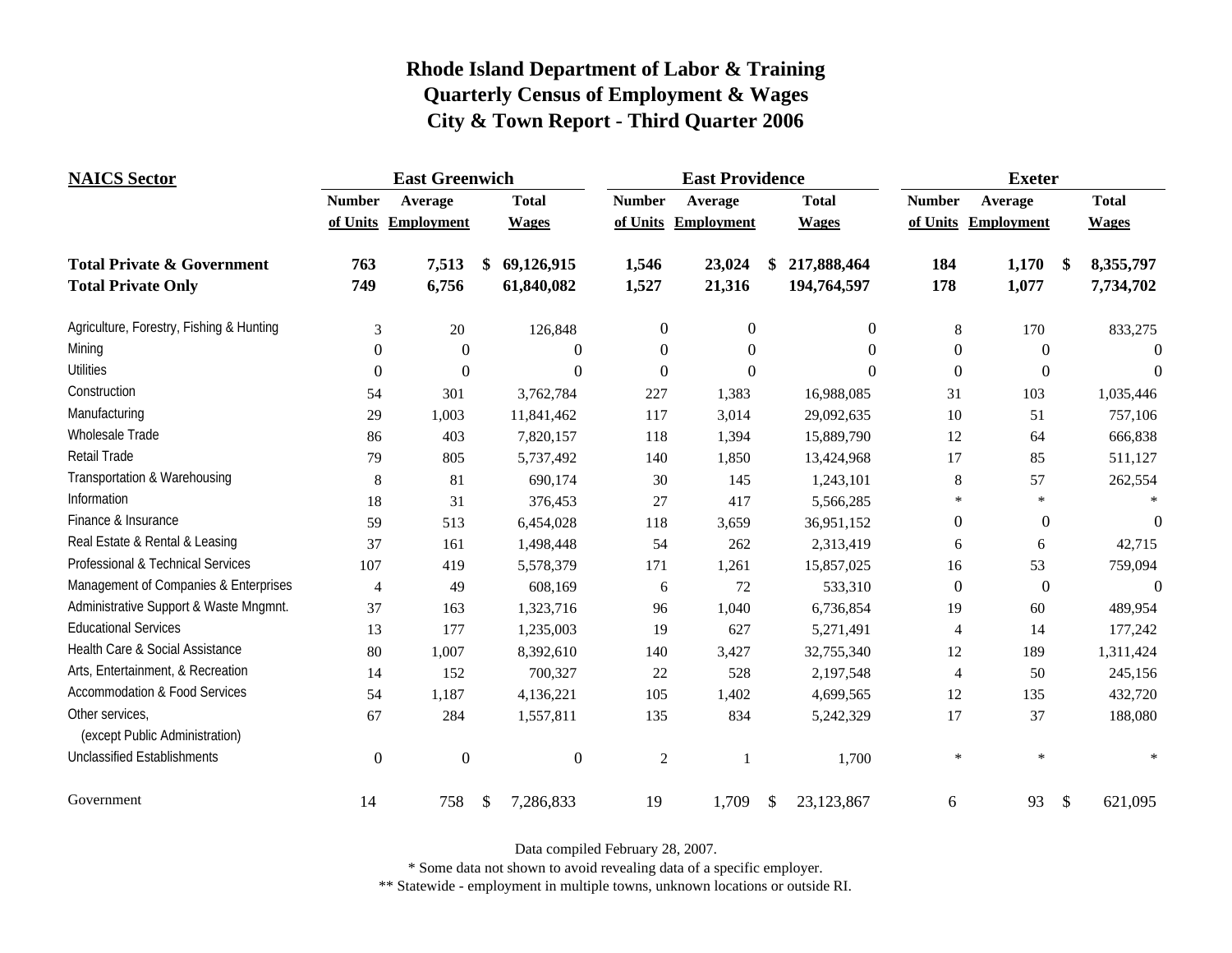| <b>NAICS</b> Sector                               | Foster         |                     |    |              |               | Glocester           |    | Hopkinton      |                  |                     |     |              |
|---------------------------------------------------|----------------|---------------------|----|--------------|---------------|---------------------|----|----------------|------------------|---------------------|-----|--------------|
|                                                   | <b>Number</b>  | Average             |    | <b>Total</b> | <b>Number</b> | Average             |    | <b>Total</b>   | <b>Number</b>    | Average             |     | <b>Total</b> |
|                                                   |                | of Units Employment |    | <b>Wages</b> |               | of Units Employment |    | <b>Wages</b>   |                  | of Units Employment |     | <b>Wages</b> |
| <b>Total Private &amp; Government</b>             | 103            | 462                 | \$ | 2,944,854    | 219           | 1,664               | \$ | 13,750,501     | 196              | 1,279               | -\$ | 9,484,307    |
| <b>Total Private Only</b>                         | 97             | 393                 |    | 2,385,876    | 204           | 1,165               |    | 8,796,135      | 186              | 1,177               |     | 8,446,237    |
| Agriculture, Forestry, Fishing & Hunting          | 5              | $20\,$              |    | 97,412       | $\ast$        | $\star$             |    | $\ast$         | $\star$          | $\star$             |     |              |
| Mining                                            | $\Omega$       | $\Omega$            |    | $\theta$     | $\star$       | $\frac{1}{2}$       |    | $\frac{1}{2}$  | $\star$          | $\star$             |     |              |
| <b>Utilities</b>                                  | $\Omega$       | $\Omega$            |    | $\Omega$     | $\Omega$      | $\theta$            |    | $\overline{0}$ | $\overline{0}$   | $\theta$            |     | $\theta$     |
| Construction                                      | 26             | 83                  |    | 693,327      | 63            | 154                 |    | 1,409,093      | 60               | 180                 |     | 1,705,558    |
| Manufacturing                                     | 6              | 14                  |    | 72,146       | $\star$       | $\star$             |    | $\ast$         | 15               | 352                 |     | 3,096,212    |
| Wholesale Trade                                   | $\ast$         | $\ast$              |    | $\star$      | 8             | $\overline{7}$      |    | 118,364        | $\,8\,$          | 17                  |     | 254,170      |
| Retail Trade                                      | 3              | 9                   |    | 30,990       | 20            | 202                 |    | 945,494        | 16               | 103                 |     | 510,626      |
| Transportation & Warehousing                      | $\ast$         | $\ast$              |    | $\ast$       | 9             | 66                  |    | 508,119        | 4                | 27                  |     | 234,468      |
| Information                                       | 3              | 14                  |    | 66,631       | $\ast$        | $\ast$              |    | $\ast$         | $\ast$           | $\ast$              |     |              |
| Finance & Insurance                               | $\ast$         | $\ast$              |    | $\star$      |               | $28\,$              |    | 363,560        | $\ast$           | $\ast$              |     |              |
| Real Estate & Rental & Leasing                    | $\ast$         | $\ast$              |    | $\ast$       | $\star$       | $\ast$              |    | $\ast$         | 6                | 11                  |     | 50,168       |
| Professional & Technical Services                 | 10             | 16                  |    | 219,201      | 11            | 73                  |    | 967,290        | 9                | 22                  |     | 283,720      |
| Management of Companies & Enterprises             | $\Omega$       | $\theta$            |    | $\theta$     | $\ast$        | $\ast$              |    | $\ast$         | $\Omega$         | $\overline{0}$      |     | $\Omega$     |
| Administrative Support & Waste Mngmnt.            | 10             | 24                  |    | 127,800      | 14            | 93                  |    | 933,844        | 13               | 30                  |     | 157,450      |
| <b>Educational Services</b>                       | $\star$        | $\ast$              |    | $\star$      | $\star$       | $\ast$              |    | $\frac{1}{2}$  | $\ast$           | $\ast$              |     |              |
| Health Care & Social Assistance                   | 6              | 53                  |    | 406,996      | 12            | 269                 |    | 2,274,964      | 16               | 171                 |     | 1,058,923    |
| Arts, Entertainment, & Recreation                 | $\ast$         | $\ast$              |    | $\star$      | 3             | 28                  |    | 173,462        | 5                | 123                 |     | 387,004      |
| <b>Accommodation &amp; Food Services</b>          | 8              | 45                  |    | 139,106      | 16            | 149                 |    | 464,288        | 7                | 66                  |     | 273,704      |
| Other services,<br>(except Public Administration) | $\mathbf{x}$   | $\star$             |    | $\star$      | 24            | 48                  |    | 293,497        | $10\,$           | 33                  |     | 115,702      |
| <b>Unclassified Establishments</b>                | $\overline{0}$ | $\theta$            |    | $\Omega$     | $\theta$      | $\theta$            |    | $\overline{0}$ | $\boldsymbol{0}$ | $\mathbf{0}$        |     | $\theta$     |
| Government                                        | 6              | 67                  | \$ | 558,978      | 15            | 500                 | \$ | 4,954,366      | 10               | 102                 | \$  | 1,038,070    |

Data compiled February 28, 2007.

\* Some data not shown to avoid revealing data of a specific employer.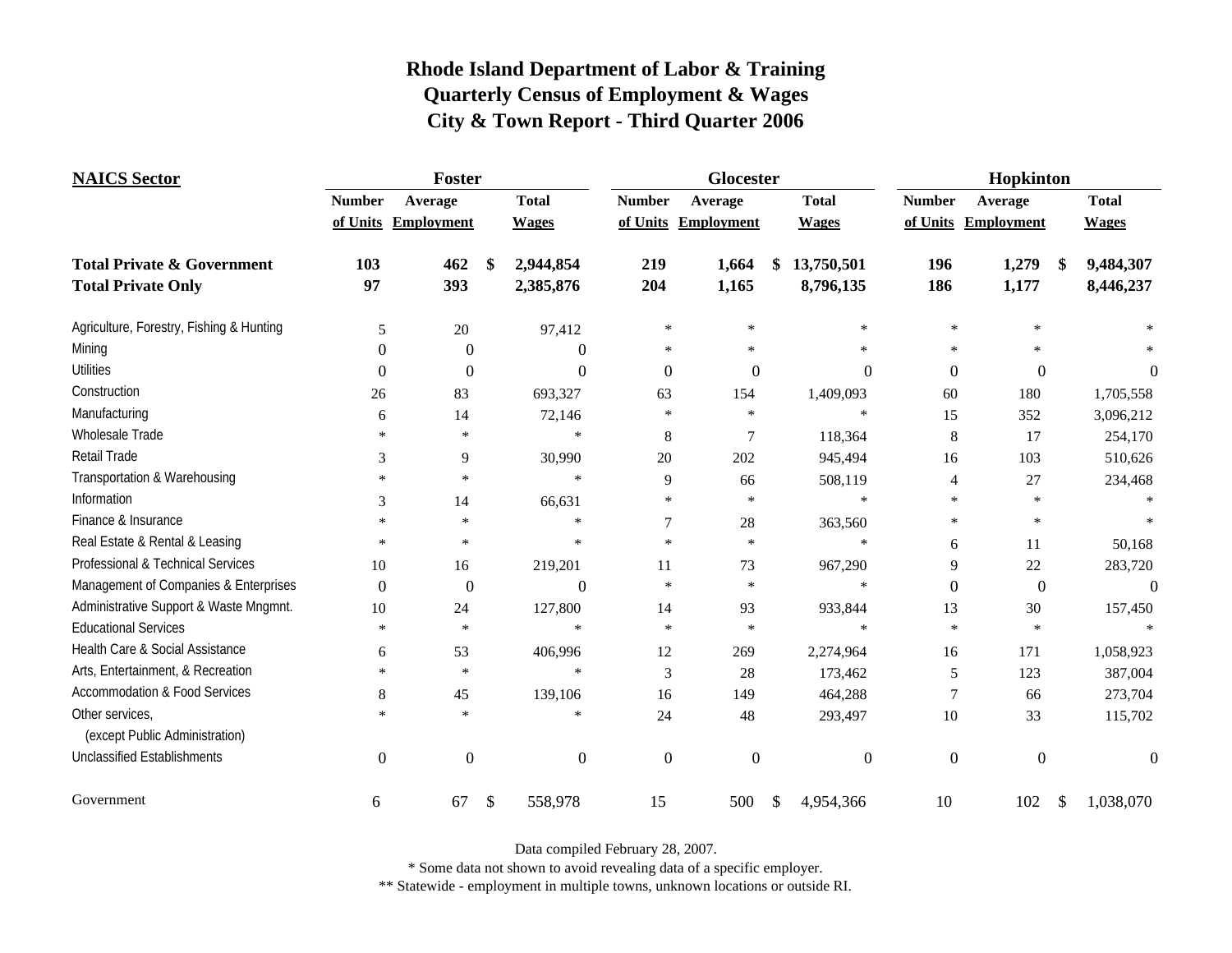| <b>NAICS</b> Sector                               | <b>Jamestown</b> |                     |                  |               | <b>Johnston</b>     |                   | Lincoln       |                     |                   |  |
|---------------------------------------------------|------------------|---------------------|------------------|---------------|---------------------|-------------------|---------------|---------------------|-------------------|--|
|                                                   | <b>Number</b>    | Average             | <b>Total</b>     | <b>Number</b> | Average             | <b>Total</b>      | <b>Number</b> | Average             | <b>Total</b>      |  |
|                                                   |                  | of Units Employment | <b>Wages</b>     |               | of Units Employment | <b>Wages</b>      |               | of Units Employment | <b>Wages</b>      |  |
| <b>Total Private &amp; Government</b>             | 221              | 1,375               | 10,628,987<br>\$ | 1,154         | 12,460              | 109,862,257<br>\$ | 802           | 14,435              | 145,379,964<br>\$ |  |
| <b>Total Private Only</b>                         | 208              | 1,118               | 8,151,285        | 1,141         | 11,321              | 100,623,238       | 780           | 13,245              | 130,730,941       |  |
| Agriculture, Forestry, Fishing & Hunting          | 3                | $\,8\,$             | 55,603           | $\,8\,$       | 25                  | 95,791            | $\ast$        | ×                   |                   |  |
| Mining                                            | $\Omega$         | $\theta$            | $\theta$         | $\ast$        | $\ast$              | $\ast$            | $\mathbf{0}$  | $\theta$            | $\theta$          |  |
| <b>Utilities</b>                                  | $\theta$         | $\Omega$            | $\theta$         | $\ast$        | $\ast$              | $\star$           | $\ast$        |                     |                   |  |
| Construction                                      | 39               | 127                 | 1,205,008        | 202           | 1,108               | 12,577,077        | 108           | 876                 | 10,081,715        |  |
| Manufacturing                                     | 4                | $\tau$              | 56,927           | 101           | 1,356               | 10,557,206        | 56            | 2,638               | 27,275,363        |  |
| <b>Wholesale Trade</b>                            | 18               | 36                  | 681,787          | 59            | 330                 | 4,036,195         | 80            | 720                 | 8,141,242         |  |
| Retail Trade                                      | 14               | 95                  | 447,824          | 140           | 1,727               | 11,219,132        | 61            | 972                 | 7,693,363         |  |
| Transportation & Warehousing                      | $\ast$           | $\ast$              | $\ast$           | 42            | 197                 | 1,665,548         | 19            | 342                 | 3,210,361         |  |
| Information                                       | $\ast$           | $\ast$              | $\ast$           | $\ast$        | $\ast$              | $\ast$            | 13            | 312                 | 3,350,984         |  |
| Finance & Insurance                               | 6                | 17                  | 324,096          | 42            | 1,204               | 17,334,746        | 53            | 2,658               | 33,221,070        |  |
| Real Estate & Rental & Leasing                    | 12               | 54                  | 299,193          | 39            | 311                 | 2,538,655         | 23            | 62                  | 487,357           |  |
| Professional & Technical Services                 | 38               | 100                 | 1,112,492        | 68            | 218                 | 1,969,695         | 106           | 733                 | 10,872,511        |  |
| Management of Companies & Enterprises             | $\ast$           | $\ast$              | $\ast$           | $\ast$        | $\ast$              | $\ast$            | 9             | 52                  | 856,821           |  |
| Administrative Support & Waste Mngmnt.            | 16               | 73                  | 538,411          | 125           | 1,668               | 12,520,640        | 40            | 557                 | 3,378,355         |  |
| <b>Educational Services</b>                       | $\ast$           | $\ast$              | $\ast$           | 10            | 19                  | 131,553           | 10            | 92                  | 658,997           |  |
| Health Care & Social Assistance                   | 10               | 125                 | 827,099          | 95            | 1,422               | 13,067,649        | 68            | 1,103               | 8,406,136         |  |
| Arts, Entertainment, & Recreation                 | 9                | 168                 | 859,416          | 4             | 42                  | 176,730           | 23            | 1,175               | 7,410,340         |  |
| <b>Accommodation &amp; Food Services</b>          | 12               | 206                 | 938,306          | 83            | 935                 | 3,278,843         | 48            | 630                 | 2,142,314         |  |
| Other services,<br>(except Public Administration) | 18               | 80                  | 566,386          | 104           | 460                 | 2,777,664         | 57            | 199                 | 1,119,807         |  |
| <b>Unclassified Establishments</b>                | $\boldsymbol{0}$ | $\Omega$            | $\overline{0}$   | 4             | 3                   | 10,065            | $\ast$        | $\star$             |                   |  |
| Government                                        | 13               | 257                 | \$<br>2,477,702  | 13            | 1,139               | 9,239,019<br>\$   | 22            | 1,189               | \$<br>14,649,023  |  |

Data compiled February 28, 2007.

\* Some data not shown to avoid revealing data of a specific employer.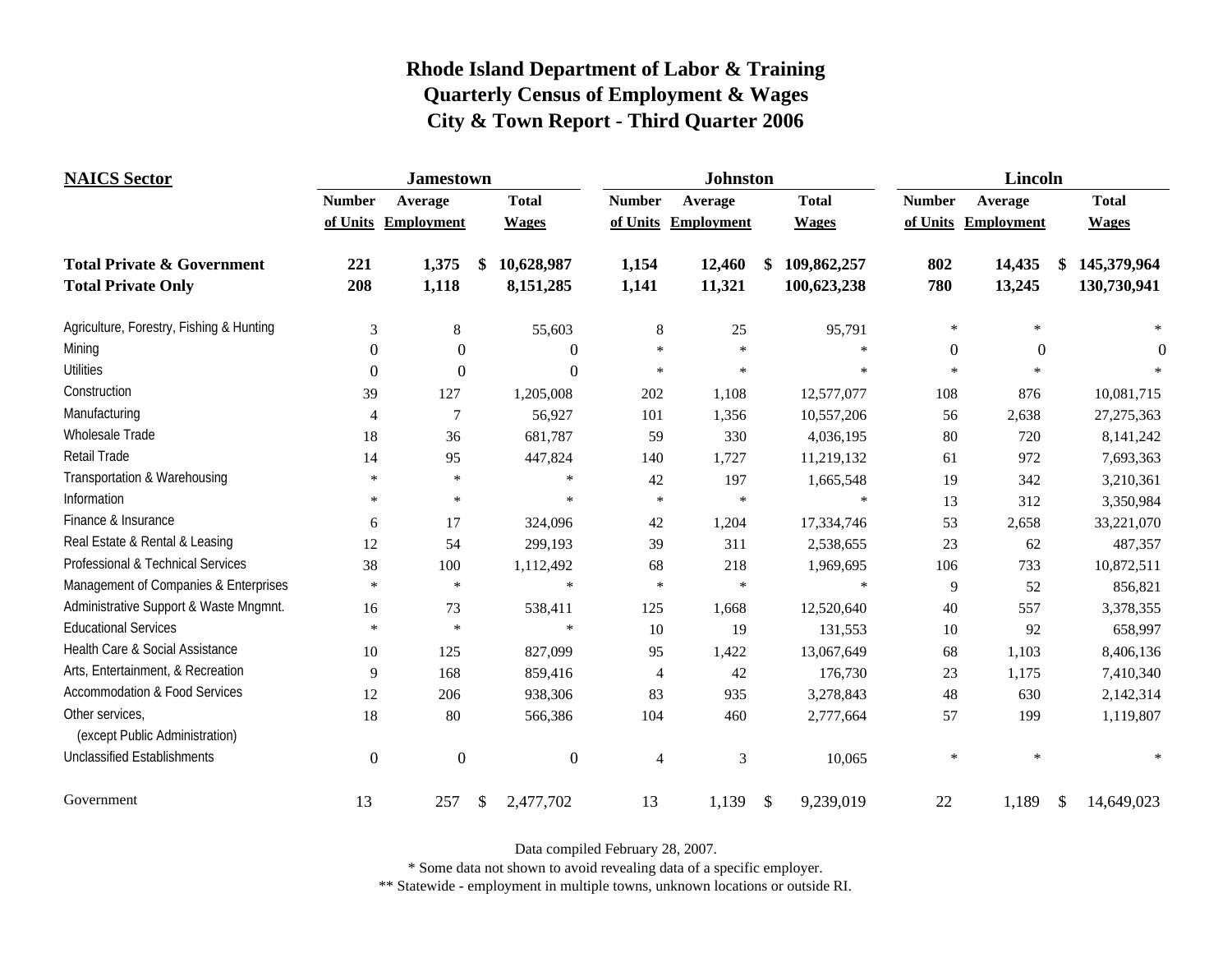| <b>NAICS</b> Sector                               | <b>Little Compton</b> |                     |                           |                | <b>Middletown</b> |                     |               |                | <b>Narragansett</b> |                     |    |              |
|---------------------------------------------------|-----------------------|---------------------|---------------------------|----------------|-------------------|---------------------|---------------|----------------|---------------------|---------------------|----|--------------|
|                                                   | <b>Number</b>         | Average             |                           | <b>Total</b>   | <b>Number</b>     | Average             |               | <b>Total</b>   | <b>Number</b>       | Average             |    | <b>Total</b> |
|                                                   |                       | of Units Employment |                           | <b>Wages</b>   |                   | of Units Employment |               | <b>Wages</b>   |                     | of Units Employment |    | <b>Wages</b> |
| <b>Total Private &amp; Government</b>             | 144                   | 874                 | \$                        | 5,397,369      | 786               | 11,199              | \$            | 103,427,020    | 496                 | 4,747               |    | 33,196,376   |
| <b>Total Private Only</b>                         | 138                   | 737                 |                           | 4,349,363      | 772               | 10,597              |               | 97,146,557     | 477                 | 3,715               |    | 22,972,355   |
| Agriculture, Forestry, Fishing & Hunting          | $\tau$                | 52                  |                           | 232,822        | 6                 | 102                 |               | 738,769        | 6                   | 27                  |    | 266,657      |
| Mining                                            | $\ast$                | $\star$             |                           | $\ast$         | $\ast$            | $\star$             |               | $\ast$         | $\boldsymbol{0}$    | $\boldsymbol{0}$    |    |              |
| <b>Utilities</b>                                  | $\boldsymbol{0}$      | $\overline{0}$      |                           | $\overline{0}$ | $\star$           | $\ast$              |               | $\star$        | $\boldsymbol{0}$    | $\boldsymbol{0}$    |    | $\theta$     |
| Construction                                      | 36                    | 157                 |                           | 1,319,033      | 85                | 443                 |               | 4,440,615      | 49                  | 123                 |    | 1,011,503    |
| Manufacturing                                     | $\ast$                | $\ast$              |                           | $\ast$         | 20                | 407                 |               | 4,752,662      | 19                  | 131                 |    | 2,077,122    |
| Wholesale Trade                                   | 7                     | $\tau$              |                           | 86,166         | 39                | 195                 |               | 2,093,256      | 34                  | 81                  |    | 932,314      |
| Retail Trade                                      | 6                     | 33                  |                           | 106,174        | 104               | 1,605               |               | 11,391,366     | 53                  | 679                 |    | 3,777,168    |
| Transportation & Warehousing                      | $\ast$                | $\star$             |                           | $\ast$         | 10                | 63                  |               | 584,462        | 9                   | 142                 |    | 1,041,147    |
| Information                                       | $\Omega$              | $\boldsymbol{0}$    |                           | $\overline{0}$ | 14                | 336                 |               | 6,993,941      | $\ast$              | $\ast$              |    |              |
| Finance & Insurance                               | $\star$               | $\ast$              |                           | $\ast$         | 27                | 452                 |               | 7,169,679      | 14                  | 53                  |    | 629,145      |
| Real Estate & Rental & Leasing                    | 5                     | 10                  |                           | 68,872         | 38                | 174                 |               | 1,359,331      | 32                  | 101                 |    | 565,463      |
| Professional & Technical Services                 | 11                    | 19                  |                           | 238,961        | 97                | 1,805               |               | 26,920,565     | 46                  | 101                 |    | 1,682,493    |
| Management of Companies & Enterprises             | $\star$               | $\ast$              |                           | $\star$        | 7                 | 257                 |               | 2,832,360      | $\ast$              | $\ast$              |    | $\star$      |
| Administrative Support & Waste Mngmnt.            | 15                    | 42                  |                           | 302,462        | 45                | 385                 |               | 2,977,178      | 35                  | 105                 |    | 675,520      |
| <b>Educational Services</b>                       | $\ast$                | $\ast$              |                           | $\ast$         | 10                | 371                 |               | 3,572,626      | 5                   | 6                   |    | 31,740       |
| Health Care & Social Assistance                   | $\star$               | $\ast$              |                           | $\ast$         | 84                | 1,464               |               | 9,926,319      | 38                  | 355                 |    | 2,733,949    |
| Arts, Entertainment, & Recreation                 | 8                     | 111                 |                           | 636,360        | 13                | 220                 |               | 1,142,585      | 13                  | 322                 |    | 1,464,484    |
| <b>Accommodation &amp; Food Services</b>          | 9                     | 173                 |                           | 444,415        | 90                | 1,765               |               | 7,214,668      | 66                  | 1,223               |    | 4,489,937    |
| Other services,<br>(except Public Administration) | 22                    | 50                  |                           | 232,717        | 81                | 513                 |               | 2,351,048      | 52                  | 262                 |    | 1,443,281    |
| <b>Unclassified Establishments</b>                | $\mathbf{0}$          | $\boldsymbol{0}$    |                           | $\mathbf{0}$   | $\boldsymbol{0}$  | $\boldsymbol{0}$    |               | $\overline{0}$ | 1                   | $\boldsymbol{0}$    |    | $\theta$     |
| Government                                        | 6                     | 136                 | $\boldsymbol{\mathsf{S}}$ | 1,048,006      | 14                | 601                 | $\mathcal{S}$ | 6,280,463      | 19                  | 1,030               | \$ | 10,224,021   |

Data compiled February 28, 2007.

\* Some data not shown to avoid revealing data of a specific employer.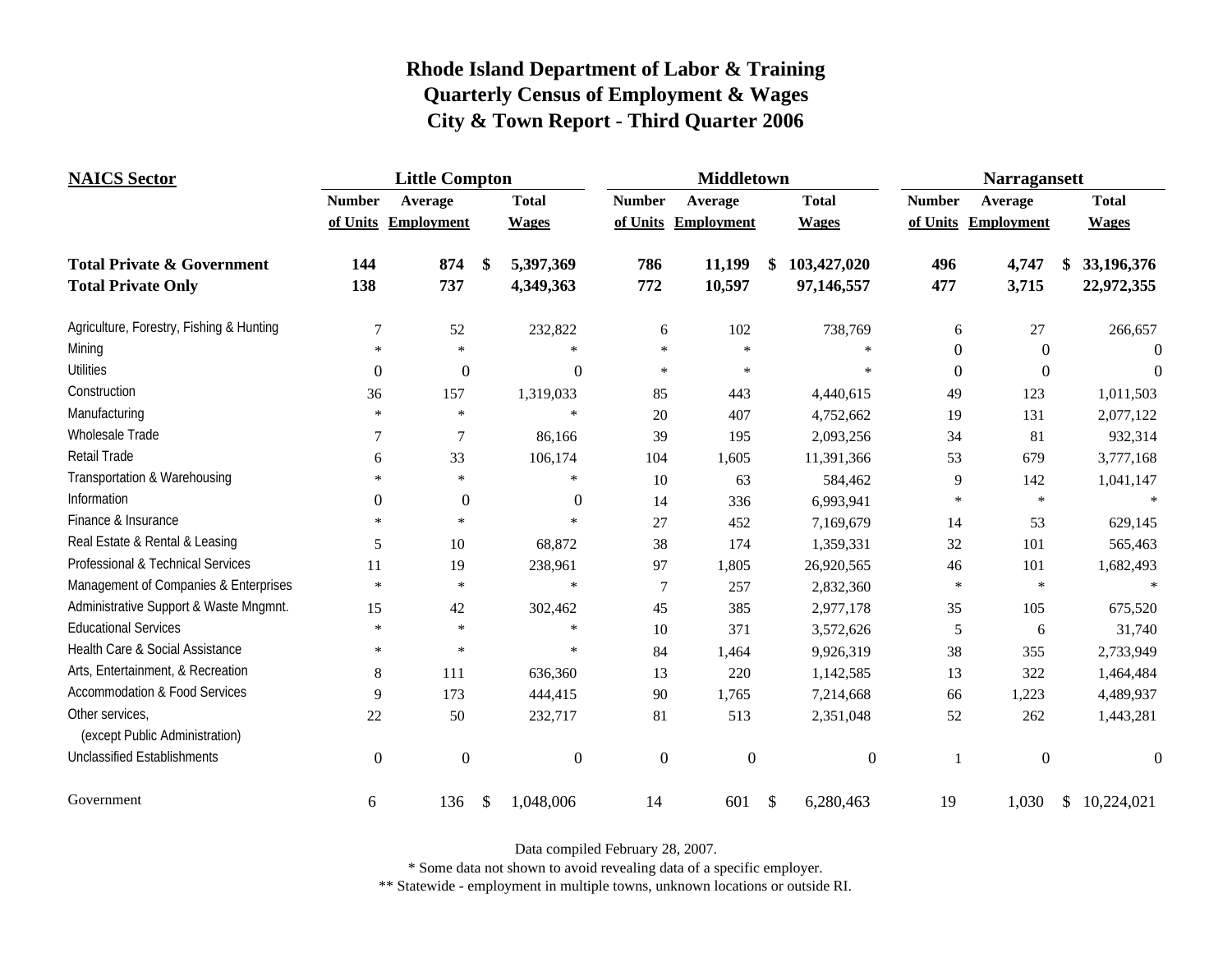| <b>NAICS</b> Sector                               | <b>Newport</b>   |                     |                  |                | <b>New Shoreham</b> |                  | <b>North Kingstown</b> |                   |                                         |  |
|---------------------------------------------------|------------------|---------------------|------------------|----------------|---------------------|------------------|------------------------|-------------------|-----------------------------------------|--|
|                                                   | <b>Number</b>    | Average             | <b>Total</b>     | <b>Number</b>  | Average             | <b>Total</b>     | <b>Number</b>          | Average           | <b>Total</b>                            |  |
|                                                   |                  | of Units Employment | <b>Wages</b>     |                | of Units Employment | <b>Wages</b>     | of Units               | <b>Employment</b> | <b>Wages</b>                            |  |
| <b>Total Private &amp; Government</b>             | 1,301            | 19,009              | 203,034,700      | 218            | 1,529               | \$<br>11,074,548 | 1,050                  | 14,559            | 137,936,609<br>\$                       |  |
| <b>Total Private Only</b>                         | 1,270            | 14,231              | 107,675,057      | 202            | 1,394               | 9,878,626        | 1,032                  | 12,974            | 121,468,113                             |  |
| Agriculture, Forestry, Fishing & Hunting          | 5                | 41                  | 369,688          | $\ast$         | $\ast$              | $\ast$           | 9                      | 65                | 869,089                                 |  |
| Mining                                            | $\Omega$         | $\Omega$            | $\theta$         | $\Omega$       | $\Omega$            | $\boldsymbol{0}$ | $\boldsymbol{0}$       | $\theta$          | $\Omega$                                |  |
| <b>Utilities</b>                                  | $\theta$         | $\theta$            | $\boldsymbol{0}$ | $\star$        | $\ast$              | $\star$          | $\star$                | $\mathbf{x}$      |                                         |  |
| Construction                                      | 99               | 708                 | 6,702,277        | 37             | 97                  | 922,497          | 140                    | 542               | 5,205,592                               |  |
| Manufacturing                                     | 32               | 267                 | 2,355,631        | 5              | 17                  | 133,589          | 68                     | 4,265             | 51,967,065                              |  |
| <b>Wholesale Trade</b>                            | 73               | 221                 | 2,668,070        | $\ast$         | $\ast$              | $\ast$           | 114                    | 487               | 7,100,070                               |  |
| <b>Retail Trade</b>                               | 217              | 1,648               | 9,321,326        | 45             | 191                 | 1,123,194        | 105                    | 1,900             | 12,423,048                              |  |
| Transportation & Warehousing                      | 38               | 302                 | 1,710,747        | $\overline{4}$ | 17                  | 90,567           | 41                     | 471               | 4,155,923                               |  |
| Information                                       | 21               | 264                 | 2,574,093        | $\star$        | $\ast$              | $\ast$           | 21                     | 141               | 2,007,661                               |  |
| Finance & Insurance                               | 42               | 217                 | 2,823,278        | $\ast$         | $\star$             | $\ast$           | 50                     | 349               | 4,098,320                               |  |
| Real Estate & Rental & Leasing                    | 61               | 395                 | 3,318,128        | 14             | 54                  | 402,924          | 34                     | 134               | 1,565,744                               |  |
| Professional & Technical Services                 | 168              | 863                 | 12,653,456       | 3              | 18                  | 93,892           | 134                    | 380               | 5,327,048                               |  |
| Management of Companies & Enterprises             | 7                | 36                  | 633,146          | $\ast$         | $\ast$              | $\ast$           | 7                      | 586               | 5,050,589                               |  |
| Administrative Support & Waste Mngmnt.            | 59               | 443                 | 4,289,441        | 11             | 41                  | 359,656          | 59                     | 328               | 2,282,227                               |  |
| <b>Educational Services</b>                       | 17               | 563                 | 4,995,580        | $\ast$         | $\ast$              | $\ast$           | 16                     | 94                | 685,103                                 |  |
| Health Care & Social Assistance                   | 87               | 1,950               | 16,899,324       | $\ast$         | $\star$             | $\ast$           | 69                     | 1,335             | 9,196,557                               |  |
| Arts, Entertainment, & Recreation                 | 47               | 1,348               | 8,152,759        | 9              | 66                  | 343,732          | 22                     | 291               | 1,379,328                               |  |
| <b>Accommodation &amp; Food Services</b>          | 176              | 4,295               | 23,762,451       | 48             | 813                 | 5,731,746        | 70                     | 1,118             | 3,680,377                               |  |
| Other services,<br>(except Public Administration) | 121              | 670                 | 4,445,662        | 11             | $27\,$              | 137,657          | 68                     | 358               | 1,919,047                               |  |
| <b>Unclassified Establishments</b>                | $\boldsymbol{0}$ | $\theta$            | $\overline{0}$   |                | $\mathbf{1}$        | 4,928            | $\ast$                 | $\ast$            |                                         |  |
| Government                                        | 31               | 4,778               | 95,359,643<br>\$ | 16             | 135                 | \$<br>1,195,922  | 18                     | 1,585             | $\boldsymbol{\mathsf{S}}$<br>16,468,496 |  |

Data compiled February 28, 2007.

\* Some data not shown to avoid revealing data of a specific employer.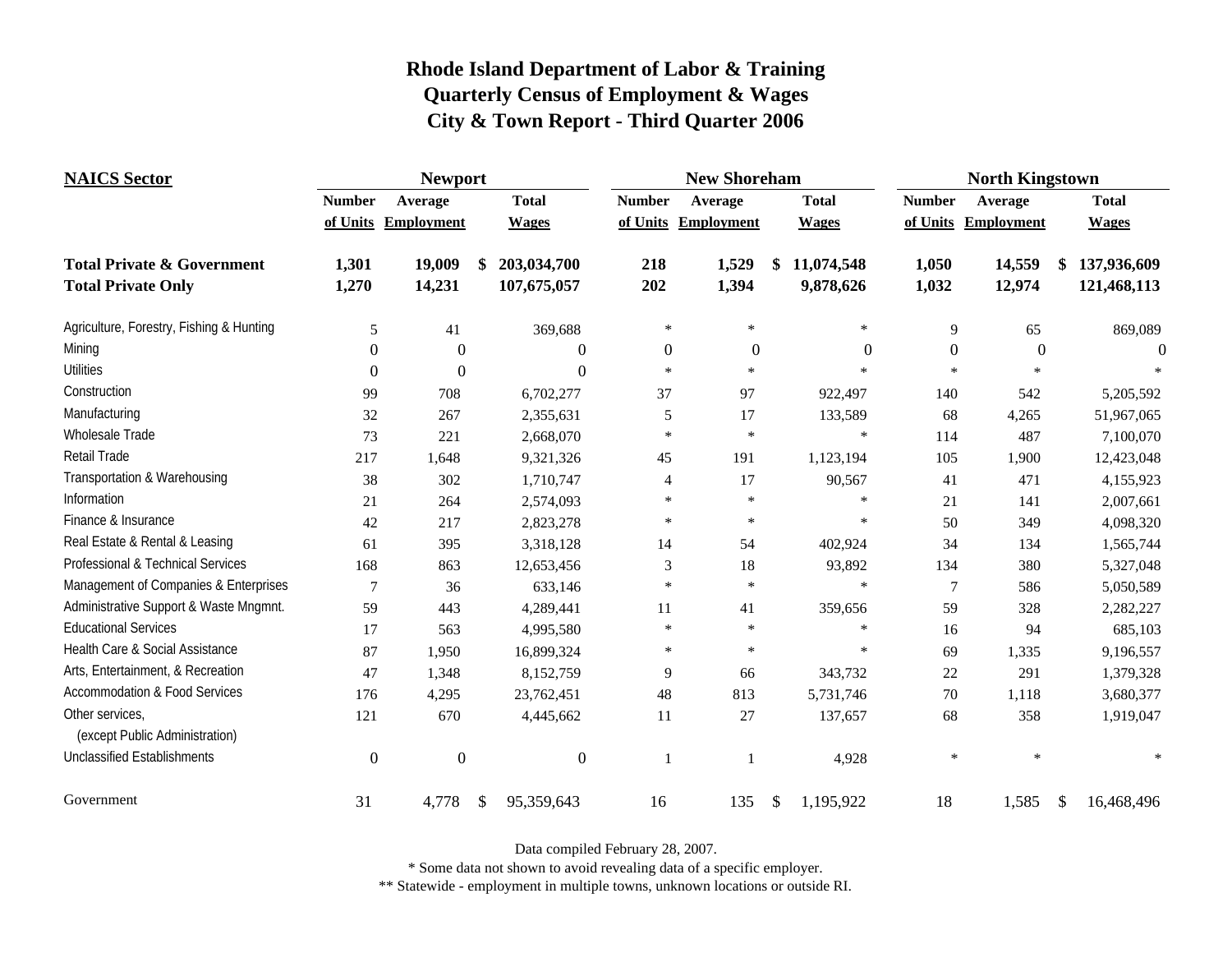| <b>NAICS</b> Sector                               | <b>North Providence</b> |                     |    |                | <b>North Smithfield</b> |                     |    |                  | Pawtucket     |            |    |              |
|---------------------------------------------------|-------------------------|---------------------|----|----------------|-------------------------|---------------------|----|------------------|---------------|------------|----|--------------|
|                                                   | <b>Number</b>           | Average             |    | <b>Total</b>   | <b>Number</b>           | Average             |    | <b>Total</b>     | <b>Number</b> | Average    |    | <b>Total</b> |
|                                                   |                         | of Units Employment |    | <b>Wages</b>   |                         | of Units Employment |    | <b>Wages</b>     | of Units      | Employment |    | <b>Wages</b> |
| <b>Total Private &amp; Government</b>             | 757                     | 8,577               | \$ | 66,681,895     | 381                     | 4,057               | \$ | 31,326,299       | 1,598         | 26,278     | \$ | 235,240,419  |
| <b>Total Private Only</b>                         | 746                     | 7,711               |    | 56,999,897     | 370                     | 3,683               |    | 28,950,205       | 1,574         | 24,311     |    | 209,905,557  |
| Agriculture, Forestry, Fishing & Hunting          | $\overline{0}$          | $\boldsymbol{0}$    |    | $\overline{0}$ | $\ast$                  | $\star$             |    | $\ast$           | $\theta$      | $\theta$   |    | $\theta$     |
| Mining                                            | $\Omega$                | $\boldsymbol{0}$    |    | $\Omega$       | $\ast$                  | $\ast$              |    | $\ast$           | $\Omega$      | $\Omega$   |    | $\Omega$     |
| <b>Utilities</b>                                  | $\star$                 | $\star$             |    | $\ast$         | $\theta$                | $\boldsymbol{0}$    |    | $\boldsymbol{0}$ | $\star$       |            |    |              |
| Construction                                      | 82                      | 330                 |    | 3,103,938      | 72                      | 276                 |    | 2,706,034        | 169           | 1,312      |    | 14,825,342   |
| Manufacturing                                     | 51                      | 506                 |    | 4,343,511      | 25                      | 623                 |    | 5,465,258        | 179           | 5,330      |    | 49,588,259   |
| Wholesale Trade                                   | 41                      | 127                 |    | 1,357,479      | 25                      | 165                 |    | 2,199,214        | 85            | 529        |    | 5,775,924    |
| Retail Trade                                      | 104                     | 1,186               |    | 6,932,084      | 40                      | 627                 |    | 4,302,565        | 193           | 1,970      |    | 13,062,251   |
| Transportation & Warehousing                      | 16                      | 84                  |    | 680,688        | 12                      | 136                 |    | 1,193,719        | 38            | 395        |    | 4,198,378    |
| Information                                       | 10                      | 31                  |    | 264,807        | 6                       | 27                  |    | 170,314          | 23            | 321        |    | 3,391,014    |
| Finance & Insurance                               | 37                      | 377                 |    | 3,351,445      | 14                      | 68                  |    | 880,044          | 54            | 839        |    | 8,268,289    |
| Real Estate & Rental & Leasing                    | 30                      | 125                 |    | 945,414        | 13                      | 22                  |    | 160,873          | 53            | 290        |    | 2,340,154    |
| Professional & Technical Services                 | 61                      | 205                 |    | 2,225,588      | 40                      | 242                 |    | 2,853,382        | 124           | 593        |    | 6,188,411    |
| Management of Companies & Enterprises             | $\star$                 | $\ast$              |    | $\ast$         | $\overline{0}$          | $\boldsymbol{0}$    |    | $\boldsymbol{0}$ | 14            | 1,350      |    | 22,408,445   |
| Administrative Support & Waste Mngmnt.            | 60                      | 562                 |    | 2,615,355      | 18                      | 49                  |    | 331,858          | 93            | 1,829      |    | 9,975,885    |
| <b>Educational Services</b>                       | $\tau$                  | 12                  |    | 37,007         | $\ast$                  | $\ast$              |    |                  | 21            | 327        |    | 2,478,491    |
| Health Care & Social Assistance                   | 78                      | 2,868               |    | 26,278,957     | 40                      | 817                 |    | 5,931,372        | 179           | 5,556      |    | 49,220,278   |
| Arts, Entertainment, & Recreation                 | $\ast$                  | $\ast$              |    | $\ast$         | 3                       | 16                  |    | 97,807           | 15            | 576        |    | 4,348,430    |
| <b>Accommodation &amp; Food Services</b>          | 76                      | 819                 |    | 2,623,500      | 22                      | 434                 |    | 1,315,134        | 143           | 1,667      |    | 4,870,517    |
| Other services,<br>(except Public Administration) | 81                      | 361                 |    | 1,876,545      | 31                      | 120                 |    | 632,313          | 184           | 1,412      |    | 8,765,374    |
| <b>Unclassified Establishments</b>                | 5                       | 4                   |    | 15,815         | $\overline{2}$          | 2                   |    | 7,927            | $\ast$        | $\ast$     |    |              |
| Government                                        | 11                      | 863                 | \$ | 9,681,998      | 11                      | 373                 | \$ | 2,376,094        | 24            | 1,968      | \$ | 25,334,862   |

Data compiled February 28, 2007.

\* Some data not shown to avoid revealing data of a specific employer.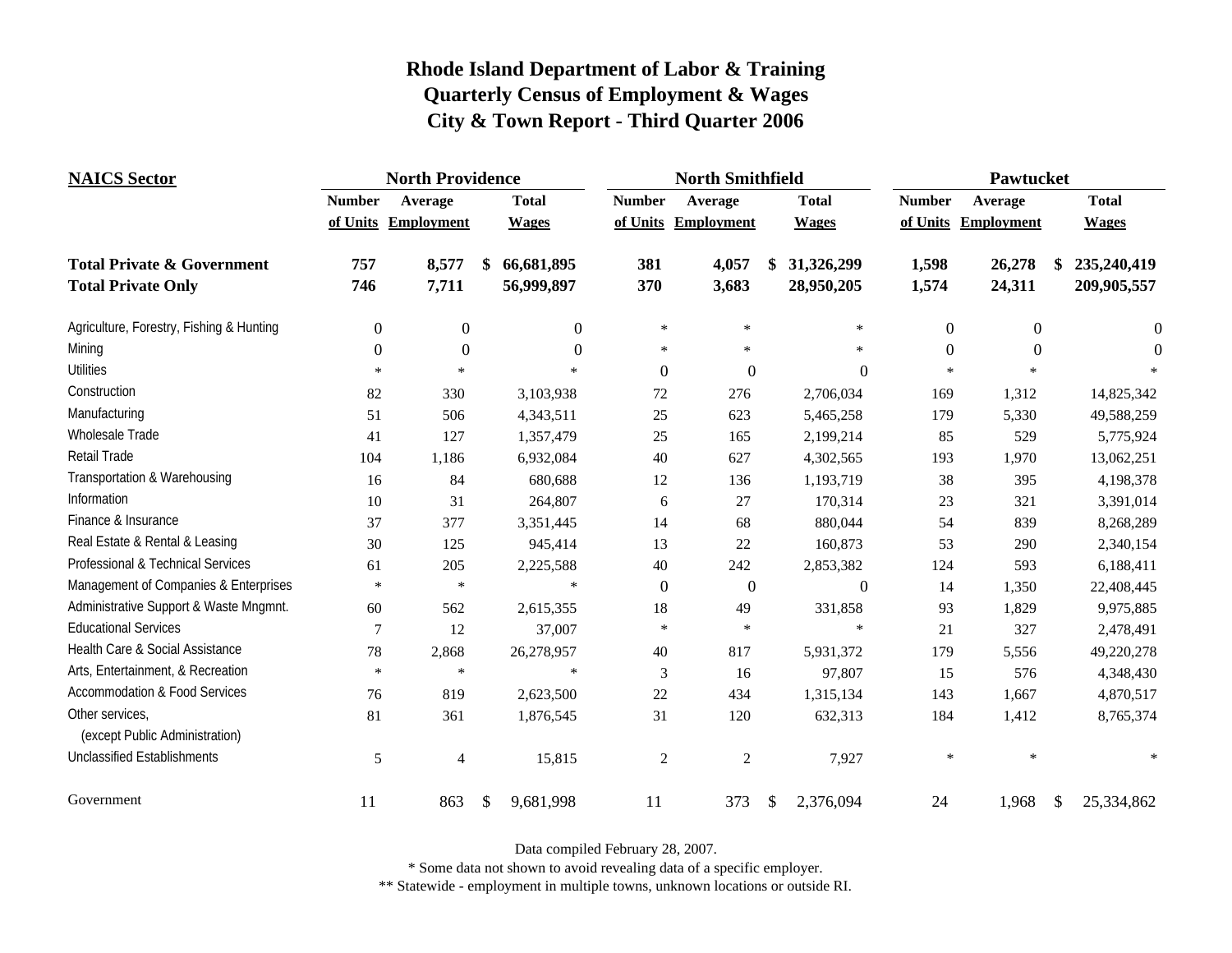| <b>NAICS</b> Sector                               | Portsmouth    |                     |                  |               | Providence        |               |               |               | <b>Richmond</b>     |                  |  |  |
|---------------------------------------------------|---------------|---------------------|------------------|---------------|-------------------|---------------|---------------|---------------|---------------------|------------------|--|--|
|                                                   | <b>Number</b> | Average             | <b>Total</b>     | <b>Number</b> | Average           |               | <b>Total</b>  | <b>Number</b> | Average             | <b>Total</b>     |  |  |
|                                                   |               | of Units Employment | <b>Wages</b>     | of Units      | <b>Employment</b> |               | <b>Wages</b>  |               | of Units Employment | <b>Wages</b>     |  |  |
| <b>Total Private &amp; Government</b>             | 535           | 6,157               | \$<br>71,744,153 | 5,747         | 112,151           | \$            | 1,204,650,456 | 158           | 1,851               | \$<br>12,940,295 |  |  |
| <b>Total Private Only</b>                         | 521           | 5,736               | 66,027,535       | 5,644         | 97,637            |               | 999,722,587   | 150           | 1,327               | 8,670,645        |  |  |
| Agriculture, Forestry, Fishing & Hunting          | 16            | 51                  | 285,837          | $\ast$        | $\ast$            |               | $\ast$        | $\ast$        | $\ast$              |                  |  |  |
| Mining                                            | $\Omega$      | $\theta$            | $\Omega$         | $\ast$        | $\star$           |               | $\star$       | $\ast$        | $\ast$              |                  |  |  |
| <b>Utilities</b>                                  | $\Omega$      | $\Omega$            | $\theta$         | $\ast$        | $\ast$            |               | $\ast$        | $\theta$      | $\theta$            | $\theta$         |  |  |
| Construction                                      | 93            | 396                 | 4,008,543        | 316           | 3,475             |               | 50,064,559    | 25            | 93                  | 796,457          |  |  |
| Manufacturing                                     | 31            | 2,408               | 41,479,898       | 357           | 6,555             |               | 52,050,117    | 5             | 112                 | 1,147,295        |  |  |
| Wholesale Trade                                   | 37            | 121                 | 1,366,314        | 272           | 2,416             |               | 29,850,396    | 9             | 45                  | 631,803          |  |  |
| <b>Retail Trade</b>                               | 60            | 551                 | 3,405,002        | 642           | 6,934             |               | 40,107,045    | 24            | 348                 | 2,027,125        |  |  |
| Transportation & Warehousing                      | 8             | 48                  | 238,698          | 76            | 717               |               | 6,435,205     | $\ast$        | $\ast$              |                  |  |  |
| Information                                       | 11            | 86                  | 1,086,910        | 155           | 4,119             |               | 59,772,102    | $\ast$        | $\ast$              |                  |  |  |
| Finance & Insurance                               | 25            | 89                  | 1,050,911        | 352           | 5,554             |               | 93,362,669    | 5             | 48                  | 341,778          |  |  |
| Real Estate & Rental & Leasing                    | 13            | 139                 | 827,009          | 209           | 1,501             |               | 15,493,857    | $*$           | $\star$             |                  |  |  |
| Professional & Technical Services                 | 56            | 146                 | 1,742,503        | 934           | 6,316             |               | 88,488,817    | 6             | 28                  | 213,406          |  |  |
| Management of Companies & Enterprises             | 5             | 4                   | 26,710           | 54            | 2,040             |               | 44,199,818    | $\theta$      | $\theta$            | $\theta$         |  |  |
| Administrative Support & Waste Mngmnt.            | 23            | 142                 | 1,079,530        | 319           | 8,722             |               | 51,135,069    | 10            | 69                  | 533,129          |  |  |
| <b>Educational Services</b>                       | 11            | 210                 | 1,770,032        | 101           | 10,546            |               | 120,110,557   | $\star$       | $\ast$              |                  |  |  |
| Health Care & Social Assistance                   | 31            | 413                 | 2,716,408        | 584           | 24,183            |               | 263,626,500   | 9             | 79                  | 591,729          |  |  |
| Arts, Entertainment, & Recreation                 | 12            | 149                 | 844,761          | 56            | 1,017             |               | 4,751,802     | 9             | 84                  | 303,262          |  |  |
| <b>Accommodation &amp; Food Services</b>          | 37            | 560                 | 2,430,542        | 511           | 8,305             |               | 36,048,994    | 16            | 260                 | 800,648          |  |  |
| Other services,<br>(except Public Administration) | 52            | 223                 | 1,667,927        | 680           | 4,652             |               | 32,839,457    | 17            | 57                  | 276,257          |  |  |
| <b>Unclassified Establishments</b>                | $\Omega$      | $\theta$            | $\boldsymbol{0}$ | 14            | 9                 |               | 23,075        | $\theta$      | $\boldsymbol{0}$    | $\theta$         |  |  |
| Government                                        | 14            | 421                 | \$<br>5,716,618  | 103           | 14,517            | $\mathcal{S}$ | 204,927,869   | 8             | 525                 | \$<br>4,269,650  |  |  |

Data compiled February 28, 2007.

\* Some data not shown to avoid revealing data of a specific employer.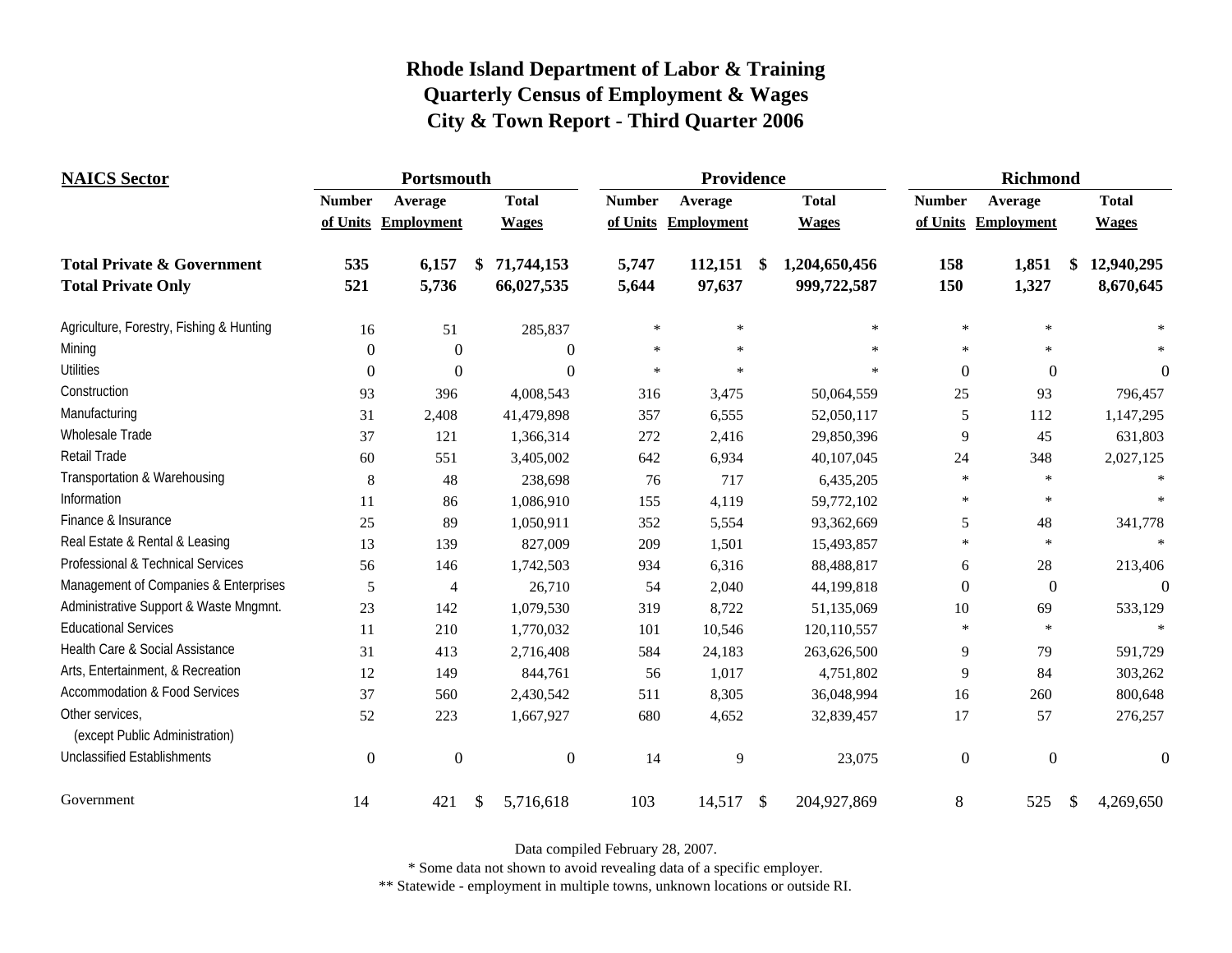| <b>NAICS</b> Sector                               |                  | <b>Scituate</b>     |                  |               | Smithfield        | <b>South Kingstown</b> |              |                |                     |               |              |
|---------------------------------------------------|------------------|---------------------|------------------|---------------|-------------------|------------------------|--------------|----------------|---------------------|---------------|--------------|
|                                                   | <b>Number</b>    | Average             | <b>Total</b>     | <b>Number</b> | Average           |                        | <b>Total</b> | <b>Number</b>  | Average             |               | <b>Total</b> |
|                                                   |                  | of Units Employment | <b>Wages</b>     | of Units      | <b>Employment</b> |                        | <b>Wages</b> |                | of Units Employment |               | <b>Wages</b> |
| <b>Total Private &amp; Government</b>             | 284              | 1,665               | 13,601,909<br>\$ | 820           | 12,908            | \$                     | 127,064,827  | 1,038          | 13,901              | \$            | 129,110,616  |
| <b>Total Private Only</b>                         | 273              | 1,027               | 7,027,741        | 803           | 12,378            |                        | 121,568,013  | 1,017          | 10,263              |               | 88, 187, 572 |
| Agriculture, Forestry, Fishing & Hunting          | 13               | 66                  | 325,678          | 4             | 11                |                        | 41,146       | 21             | 130                 |               | 1,506,734    |
| Mining                                            | $\boldsymbol{0}$ | $\theta$            | $\boldsymbol{0}$ | $\ast$        | $\star$           |                        | $\mathbf{x}$ | $\star$        | $\mathbf{k}$        |               |              |
| <b>Utilities</b>                                  | $\theta$         | $\theta$            | $\boldsymbol{0}$ | $\mathbf{0}$  | $\boldsymbol{0}$  |                        | $\mathbf{0}$ | $\star$        | $\star$             |               |              |
| Construction                                      | 72               | 201                 | 1,950,505        | 148           | 1,202             |                        | 12,866,383   | 135            | 443                 |               | 4,267,923    |
| Manufacturing                                     | 11               | 27                  | 167,732          | 81            | 1,266             |                        | 12,734,650   | $27\,$         | 958                 |               | 11,955,340   |
| Wholesale Trade                                   | 17               | 27                  | 330,535          | 68            | 823               |                        | 10,137,782   | $72\,$         | 800                 |               | 14,839,014   |
| <b>Retail Trade</b>                               | 21               | 214                 | 1,156,941        | 103           | 2,203             |                        | 12,116,754   | 116            | 1,497               |               | 9,677,593    |
| Transportation & Warehousing                      | 17               | 37                  | 240,983          | 17            | 89                |                        | 1,043,682    | 12             | 222                 |               | 563,603      |
| Information                                       | 3                | 26                  | 132,786          | 15            | 168               |                        | 2,172,550    | 16             | 143                 |               | 1,737,040    |
| Finance & Insurance                               | 6                | 14                  | 280,211          | 42            | 2,310             |                        | 39,065,235   | 41             | 289                 |               | 3,800,353    |
| Real Estate & Rental & Leasing                    | 6                | 16                  | 140,160          | 17            | 78                |                        | 863,453      | 33             | 121                 |               | 1,102,144    |
| Professional & Technical Services                 | 28               | 73                  | 777,535          | 61            | 185               |                        | 2,272,886    | 106            | 371                 |               | 5,142,523    |
| Management of Companies & Enterprises             | $\ast$           | $\ast$              | $\ast$           | $\tau$        | 108               |                        | 1,375,502    | 7              | 12                  |               | 238,749      |
| Administrative Support & Waste Mngmnt.            | 23               | 57                  | 260,842          | 49            | 357               |                        | 3,869,753    | 65             | 276                 |               | 2,236,978    |
| <b>Educational Services</b>                       | $\star$          | $\ast$              | ×                | 9             | 689               |                        | 8,070,686    | $22\,$         | 229                 |               | 1,505,647    |
| Health Care & Social Assistance                   | 14               | 75                  | 485,960          | $46\,$        | 1,263             |                        | 8,222,945    | 103            | 2,376               |               | 19,490,494   |
| Arts, Entertainment, & Recreation                 | 4                | 7                   | 17,057           | 12            | 47                |                        | 193,108      | 34             | 246                 |               | 1,116,792    |
| <b>Accommodation &amp; Food Services</b>          | 11               | 108                 | 326,885          | 62            | 1,192             |                        | 4,446,048    | 101            | 1,373               |               | 4,686,072    |
| Other services,<br>(except Public Administration) | 25               | 78                  | 423,131          | 61            | 375               |                        | 1,958,504    | 101            | 748                 |               | 3,992,451    |
| <b>Unclassified Establishments</b>                | $\boldsymbol{0}$ | $\overline{0}$      | $\boldsymbol{0}$ | $\ast$        | $\ast$            |                        | $\ast$       | $\overline{2}$ |                     |               | 3,038        |
| Government                                        | 11               | 635                 | \$<br>6,574,168  | 17            | 529               | $\frac{1}{2}$          | 5,496,814    | 21             | 3,638               | $\mathcal{S}$ | 40,923,044   |

Data compiled February 28, 2007.

\* Some data not shown to avoid revealing data of a specific employer.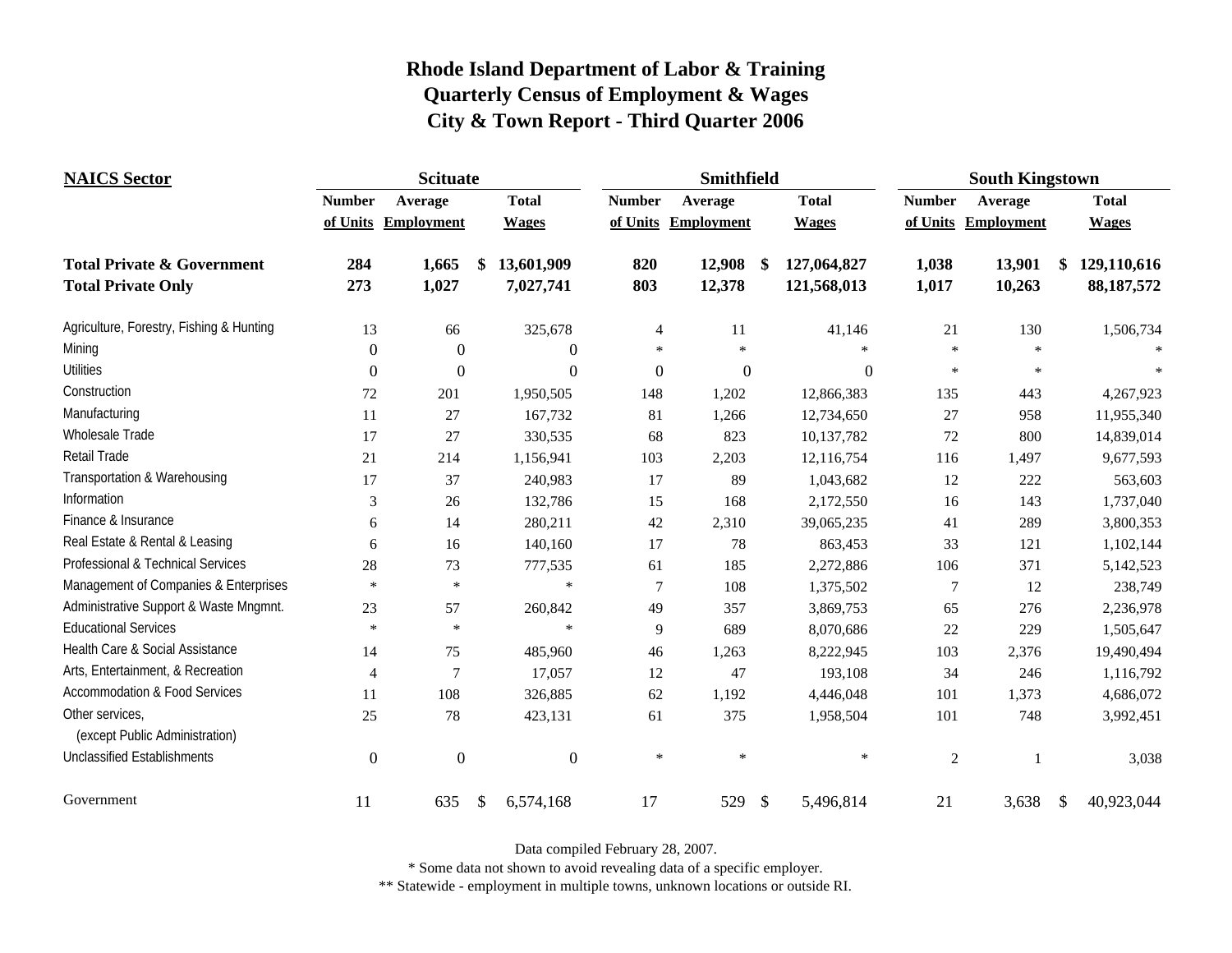| <b>NAICS</b> Sector                               | <b>Tiverton</b> |                     |    |              | Warren           |                  |               |                  | Warwick       |                   |               |              |
|---------------------------------------------------|-----------------|---------------------|----|--------------|------------------|------------------|---------------|------------------|---------------|-------------------|---------------|--------------|
|                                                   | <b>Number</b>   | Average             |    | <b>Total</b> | <b>Number</b>    | Average          |               | <b>Total</b>     | <b>Number</b> | Average           |               | <b>Total</b> |
|                                                   |                 | of Units Employment |    | <b>Wages</b> | of Units         | Employment       |               | <b>Wages</b>     | of Units      | <b>Employment</b> |               | <b>Wages</b> |
| <b>Total Private &amp; Government</b>             | 429             | 2,904               | \$ | 21,911,857   | 401              | 4,094            | \$            | 31,693,547       | 3,381         | 52,800            | \$            | 465,791,381  |
| <b>Total Private Only</b>                         | 414             | 2,422               |    | 17,380,563   | 392              | 3,919            |               | 29,406,098       | 3,350         | 48,955            |               | 413,866,363  |
| Agriculture, Forestry, Fishing & Hunting          | 11              | 42                  |    | 166,675      | 3                | $\sqrt{5}$       |               | 16,910           | 3             | 12                |               | 45,023       |
| Mining                                            | 3               | 35                  |    | 431,215      | $\theta$         | $\boldsymbol{0}$ |               | $\theta$         | *.            |                   |               |              |
| <b>Utilities</b>                                  | $\ast$          | $\ast$              |    | $\ast$       | $\boldsymbol{0}$ | $\boldsymbol{0}$ |               | $\boldsymbol{0}$ | $\star$       | $\ast$            |               |              |
| Construction                                      | 69              | 402                 |    | 2,666,912    | 56               | 242              |               | 2,019,799        | 361           | 2,686             |               | 32,623,544   |
| Manufacturing                                     | 14              | 72                  |    | 551,437      | 52               | 1,002            |               | 9,674,867        | 193           | 3,818             |               | 38,701,642   |
| Wholesale Trade                                   | 30              | 104                 |    | 1,094,542    | 22               | 140              |               | 1,923,251        | 275           | 1,917             |               | 22,168,979   |
| Retail Trade                                      | 59              | 621                 |    | 4,970,828    | 50               | 282              |               | 1,637,032        | 463           | 8,507             |               | 49,269,792   |
| Transportation & Warehousing                      | 10              | 39                  |    | 424,144      | 9                | 365              |               | 2,132,092        | 105           | 2,225             |               | 19,285,035   |
| Information                                       | $\ast$          | $\ast$              |    | $\ast$       | 6                | 39               |               | 365,886          | 40            | 589               |               | 6,292,779    |
| Finance & Insurance                               | 13              | 54                  |    | 521,075      | 16               | 156              |               | 1,179,491        | 226           | 3,891             |               | 43,046,310   |
| Real Estate & Rental & Leasing                    | 11              | 13                  |    | 160,280      | 8                | 19               |               | 123,092          | 134           | 1,540             |               | 11,911,806   |
| Professional & Technical Services                 | 45              | 138                 |    | 1,579,619    | 23               | 76               |               | 730,622          | 384           | 1,963             |               | 23,304,079   |
| Management of Companies & Enterprises             | $\star$         | $\ast$              |    | $\ast$       | $\ast$           | $\ast$           |               | $\star$          | 17            | 2,217             |               | 28,659,262   |
| Administrative Support & Waste Mngmnt.            | 27              | 60                  |    | 421,534      | 20               | 155              |               | 1,010,760        | 190           | 2,556             |               | 19,309,296   |
| <b>Educational Services</b>                       | $\ast$          | $\ast$              |    | $\ast$       | $\ast$           | $\ast$           |               | $\ast$           | 37            | 788               |               | 6,669,096    |
| Health Care & Social Assistance                   | 27              | 305                 |    | 2,029,616    | 31               | 618              |               | 5,238,216        | 334           | 8,536             |               | 78,639,311   |
| Arts, Entertainment, & Recreation                 | $\overline{7}$  | 34                  |    | 159,178      | 5                | 42               |               | 128,932          | 39            | 669               |               | 2,988,918    |
| <b>Accommodation &amp; Food Services</b>          | 28              | 350                 |    | 1,151,737    | 45               | 576              |               | 1,941,343        | 240           | 5,274             |               | 20,267,002   |
| Other services,<br>(except Public Administration) | 50              | 130                 |    | 644,459      | 39               | 137              |               | 681,246          | 303           | 1,753             |               | 10,542,407   |
| <b>Unclassified Establishments</b>                | 2               | $\mathbf{1}$        |    | 7,850        | $\boldsymbol{0}$ | $\boldsymbol{0}$ |               | $\boldsymbol{0}$ | 3             | 3                 |               | 20,295       |
| Government                                        | 15              | 482                 | \$ | 4,531,294    | 9                | 175              | $\mathcal{S}$ | 2,287,449        | 31            | 3,845             | $\mathcal{S}$ | 51,925,018   |

Data compiled February 28, 2007.

\* Some data not shown to avoid revealing data of a specific employer.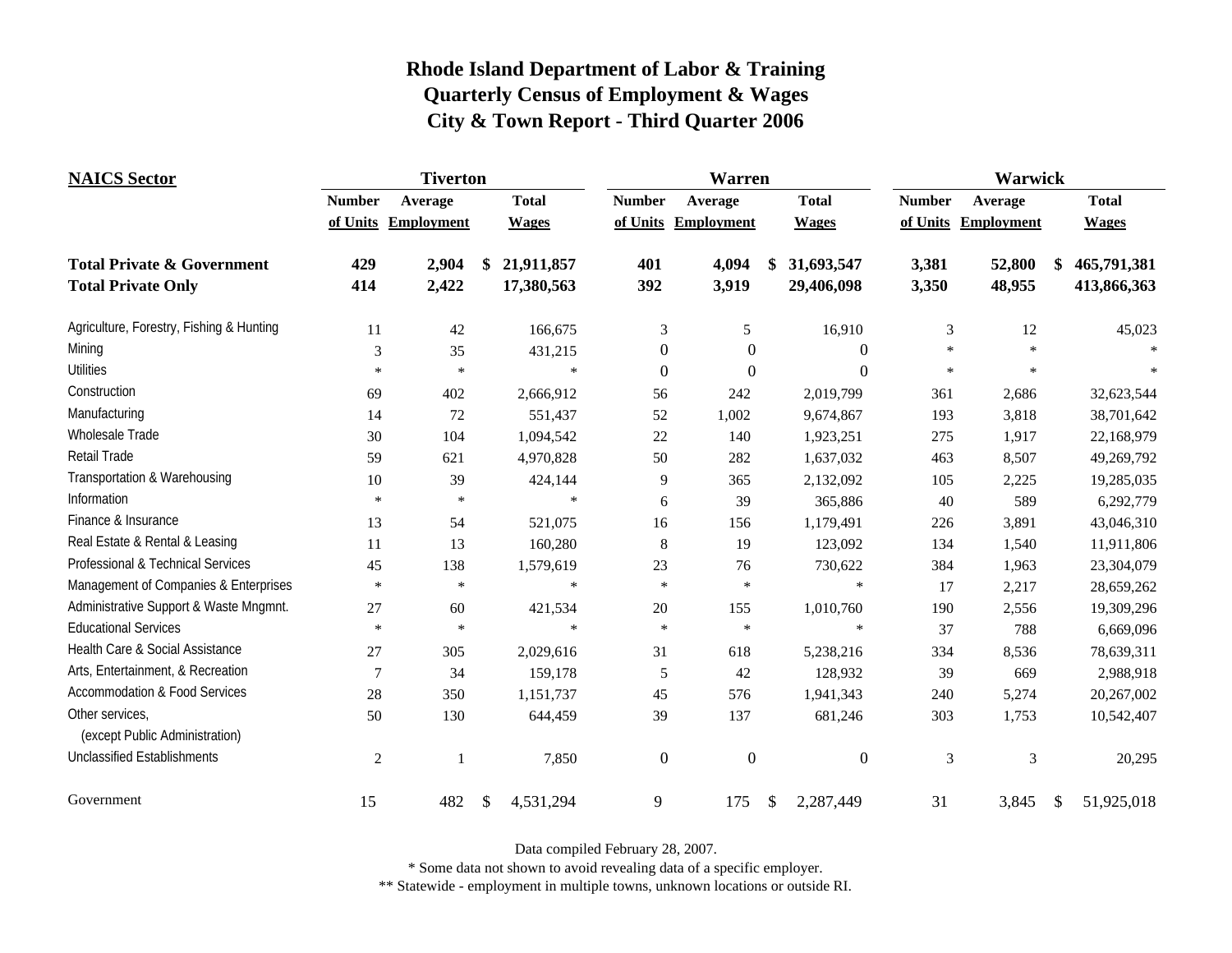| <b>NAICS</b> Sector                               | Westerly       |                     |    |              |                  | <b>West Greenwich</b> |               | <b>West Warwick</b> |                  |                     |              |              |
|---------------------------------------------------|----------------|---------------------|----|--------------|------------------|-----------------------|---------------|---------------------|------------------|---------------------|--------------|--------------|
|                                                   | <b>Number</b>  | Average             |    | <b>Total</b> | <b>Number</b>    | Average               |               | <b>Total</b>        | <b>Number</b>    | Average             | <b>Total</b> |              |
|                                                   |                | of Units Employment |    | <b>Wages</b> | of Units         | Employment            |               | <b>Wages</b>        |                  | of Units Employment |              | <b>Wages</b> |
| <b>Total Private &amp; Government</b>             | 875            | 10,799              | \$ | 83,068,648   | 222              | 4,786                 | \$            | 226,832,643         | 627              | 9,225               |              | 85,144,381   |
| <b>Total Private Only</b>                         | 856            | 10,025              |    | 75,819,315   | 214              | 4,348                 |               | 221,958,863         | 612              | 8,302               |              | 74,324,929   |
| Agriculture, Forestry, Fishing & Hunting          | $\ast$         | $\ast$              |    | $\ast$       | $\ast$           | $\ast$                |               | $\ast$              | $\boldsymbol{0}$ | $\boldsymbol{0}$    |              | $\theta$     |
| Mining                                            | $\ast$         | $\ast$              |    | $\ast$       | $\boldsymbol{0}$ | $\boldsymbol{0}$      |               | $\Omega$            | $\ast$           | $\ast$              |              |              |
| <b>Utilities</b>                                  | $\ast$         | $\ast$              |    | $\ast$       | $\boldsymbol{0}$ | $\boldsymbol{0}$      |               | $\Omega$            | $\boldsymbol{0}$ | $\mathbf{0}$        |              | $\Omega$     |
| Construction                                      | 105            | 376                 |    | 3,613,852    | 58               | 198                   |               | 1,690,915           | 100              | 418                 |              | 3,777,927    |
| Manufacturing                                     | 30             | 953                 |    | 9,296,204    | $\ast$           | $\ast$                |               | $\ast$              | 40               | 1,772               |              | 20,734,209   |
| Wholesale Trade                                   | 30             | 64                  |    | 841,274      | 16               | 263                   |               | 3,859,411           | 29               | 359                 |              | 4,155,005    |
| <b>Retail Trade</b>                               | 137            | 2,304               |    | 13,697,621   | 11               | 56                    |               | 273,035             | 90               | 1,159               |              | 8,447,968    |
| Transportation & Warehousing                      | 15             | 54                  |    | 360,349      | $\ast$           | $\ast$                |               | $\ast$              | 11               | 260                 |              | 2,389,096    |
| Information                                       | 16             | 317                 |    | 5,996,583    | $\ast$           | $\ast$                |               | ∗                   | $\ast$           | $\ast$              |              | $\ast$       |
| Finance & Insurance                               | 28             | 331                 |    | 3,258,534    | 6                | 47                    |               | 5,666,277           | 31               | 1,028               |              | 9,898,263    |
| Real Estate & Rental & Leasing                    | 30             | 96                  |    | 607,640      | $\ast$           | $\ast$                |               | $\ast$              | 25               | 82                  |              | 517,426      |
| Professional & Technical Services                 | 71             | 224                 |    | 2,343,178    | $\ast$           | $\ast$                |               | ∗                   | 42               | 75                  |              | 860,438      |
| Management of Companies & Enterprises             | $\ast$         | $\ast$              |    | $\ast$       | $\ast$           | $\ast$                |               | $\ast$              | $\ast$           | $\ast$              |              | $\ast$       |
| Administrative Support & Waste Mngmnt.            | 47             | 186                 |    | 1,195,507    | 22               | 173                   |               | 1,313,448           | 25               | 158                 |              | 1,119,968    |
| <b>Educational Services</b>                       | 8              | 35                  |    | 215,624      | $\ast$           | $\ast$                |               | $\ast$              | 7                | 37                  |              | 153,406      |
| Health Care & Social Assistance                   | 109            | 2,018               |    | 18,161,284   | 8                | 99                    |               | 580,863             | 43               | 763                 |              | 5,650,217    |
| Arts, Entertainment, & Recreation                 | 34             | 583                 |    | 3,269,083    | $\ast$           | $\ast$                |               | $\ast$              | 10               | 64                  |              | 281,118      |
| <b>Accommodation &amp; Food Services</b>          | 100            | 1,637               |    | 6,959,258    | 15               | 261                   |               | 902,254             | 65               | 785                 |              | 2,496,513    |
| Other services,<br>(except Public Administration) | 82             | 449                 |    | 1,977,110    | 13               | 25                    |               | 114,949             | 89               | 343                 |              | 1,787,942    |
| <b>Unclassified Establishments</b>                | $\overline{4}$ | 3                   |    | 11,887       | $\overline{0}$   | $\boldsymbol{0}$      |               | $\overline{0}$      | $\overline{0}$   | $\mathbf{0}$        |              | $\theta$     |
| Government                                        | 19             | 773                 | \$ | 7,249,333    | $8\,$            | 439                   | $\frac{1}{2}$ | 4,873,780           | 15               | 923                 | \$           | 10,819,452   |

Data compiled February 28, 2007.

\* Some data not shown to avoid revealing data of a specific employer.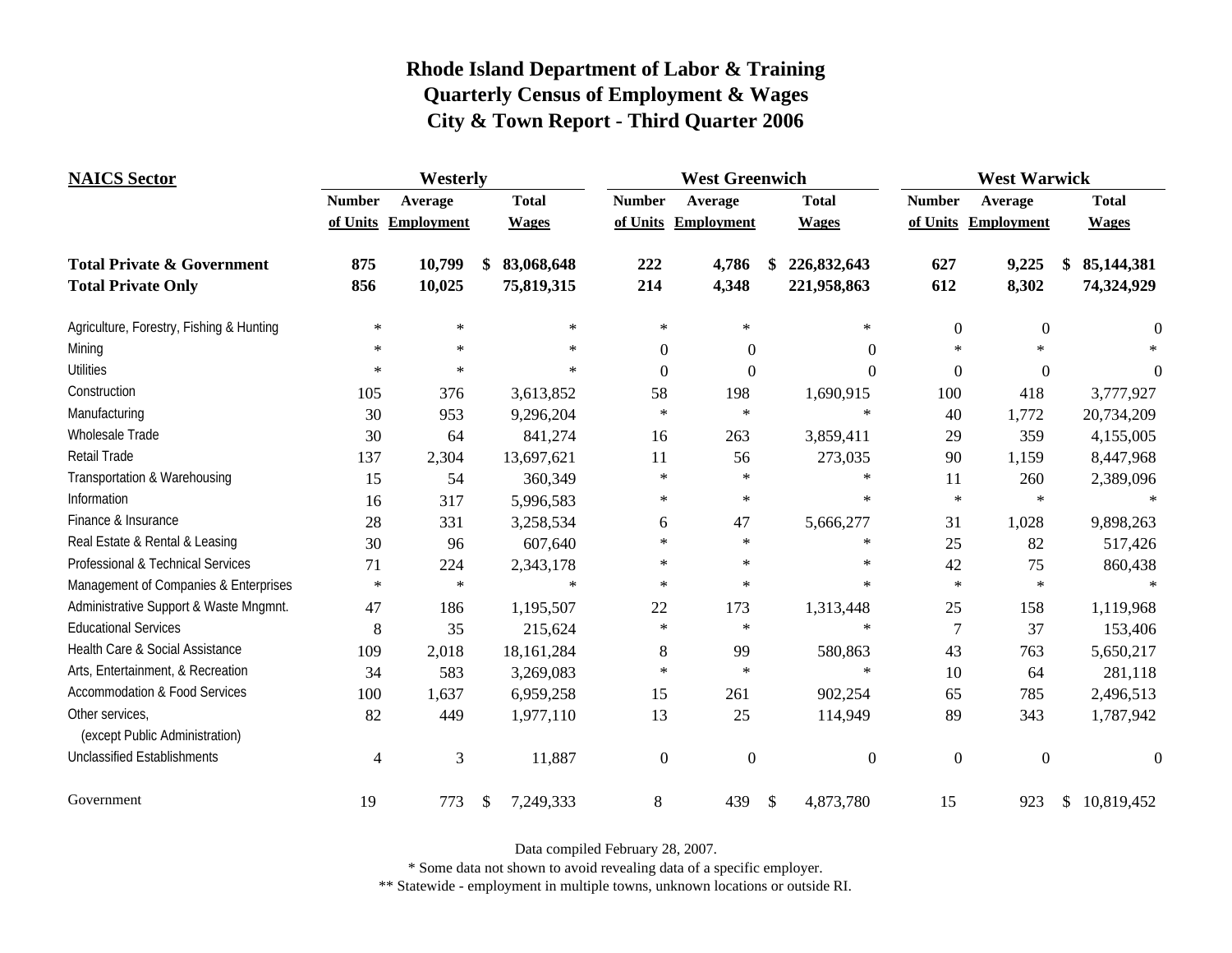| <b>NAICS Sector</b>                      |                           | Woonsocket                   |    |                              | Statewide **  |                                |    |                              |
|------------------------------------------|---------------------------|------------------------------|----|------------------------------|---------------|--------------------------------|----|------------------------------|
|                                          | <b>Number</b><br>of Units | Average<br><b>Employment</b> |    | <b>Total</b><br><b>Wages</b> | <b>Number</b> | Average<br>of Units Employment |    | <b>Total</b><br><b>Wages</b> |
| <b>Total Private &amp; Government</b>    | 884                       | 14,843                       | \$ | 144,643,706                  | 2,487         | 7,404                          | \$ | 97,099,806                   |
| <b>Total Private Only</b>                | 863                       | 13,591                       |    | 130,517,524                  | 2,484         | 7,104                          |    | 93,960,443                   |
| Agriculture, Forestry, Fishing & Hunting | $\boldsymbol{0}$          | $\boldsymbol{0}$             |    | $\mathbf{0}$                 | $\ast$        | $\ast$                         |    | $\ast$                       |
| Mining                                   | $\overline{0}$            | $\overline{0}$               |    | $\overline{0}$               | 0             | $\theta$                       |    | $\theta$                     |
| <b>Utilities</b>                         | $\boldsymbol{0}$          | $\overline{0}$               |    | $\overline{0}$               | $\ast$        | ∗                              |    | $\ast$                       |
| Construction                             | 78                        | 336                          |    | 2,971,925                    | 207           | 685                            |    | 8,182,622                    |
| Manufacturing                            | 72                        | 1,339                        |    | 12,475,964                   | 20            | 30                             |    | 498,727                      |
| <b>Wholesale Trade</b>                   | 57                        | 380                          |    | 4,336,285                    | 805           | 1,592                          |    | 30,548,920                   |
| <b>Retail Trade</b>                      | 132                       | 1,996                        |    | 12,588,342                   | 97            | 576                            |    | 9,260,791                    |
| Transportation & Warehousing             | 18                        | 786                          |    | 6,815,098                    | 32            | 48                             |    | 714,723                      |
| Information                              | $\overline{7}$            | 41                           |    | 543,651                      | 89            | 323                            |    | 7,898,682                    |
| Finance & Insurance                      | 25                        | 245                          |    | 2,354,801                    | 106           | 216                            |    | 4,580,668                    |
| Real Estate & Rental & Leasing           | 34                        | 139                          |    | 991,904                      | 34            | 66                             |    | 941,675                      |
| Professional & Technical Services        | 62                        | 393                          |    | 5,372,910                    | $\ast$        | $\ast$                         |    | $*$                          |
| Management of Companies & Enterprises    | 5                         | 1,724                        |    | 39,214,474                   | 24            | 107                            |    | 1,606,906                    |
| Administrative Support & Waste Mngmnt.   | 35                        | 593                          |    | 4,213,048                    | 276           | 1,701                          |    | 10,230,687                   |
| <b>Educational Services</b>              | 17                        | 350                          |    | 2,779,532                    | 32            | 55                             |    | 382,311                      |
| Health Care & Social Assistance          | 112                       | 3,509                        |    | 29,766,720                   | 42            | 199                            |    | 2,887,179                    |
| Arts, Entertainment, & Recreation        | 9                         | 67                           |    | 337,663                      | 19            | 45                             |    | 268,406                      |
| <b>Accommodation &amp; Food Services</b> | 98                        | 1,166                        |    | 3,518,423                    | 45            | 214                            |    | 1,087,193                    |
| Other services,                          | 99                        | 525                          |    | 2,223,670                    | $\ast$        | ∗                              |    | ∗                            |
| (except Public Administration)           |                           |                              |    |                              |               |                                |    |                              |
| <b>Unclassified Establishments</b>       | 3                         | $\mathfrak{2}$               |    | 13,114                       | 212           | 118                            |    | 1,527,686                    |
| Government                               | 21                        | 1,251                        | \$ | 14,126,182                   | 3             | 300                            | \$ | 3,139,363                    |

Data compiled February 28, 2007.

\* Some data not shown to avoid revealing data of a specific employer.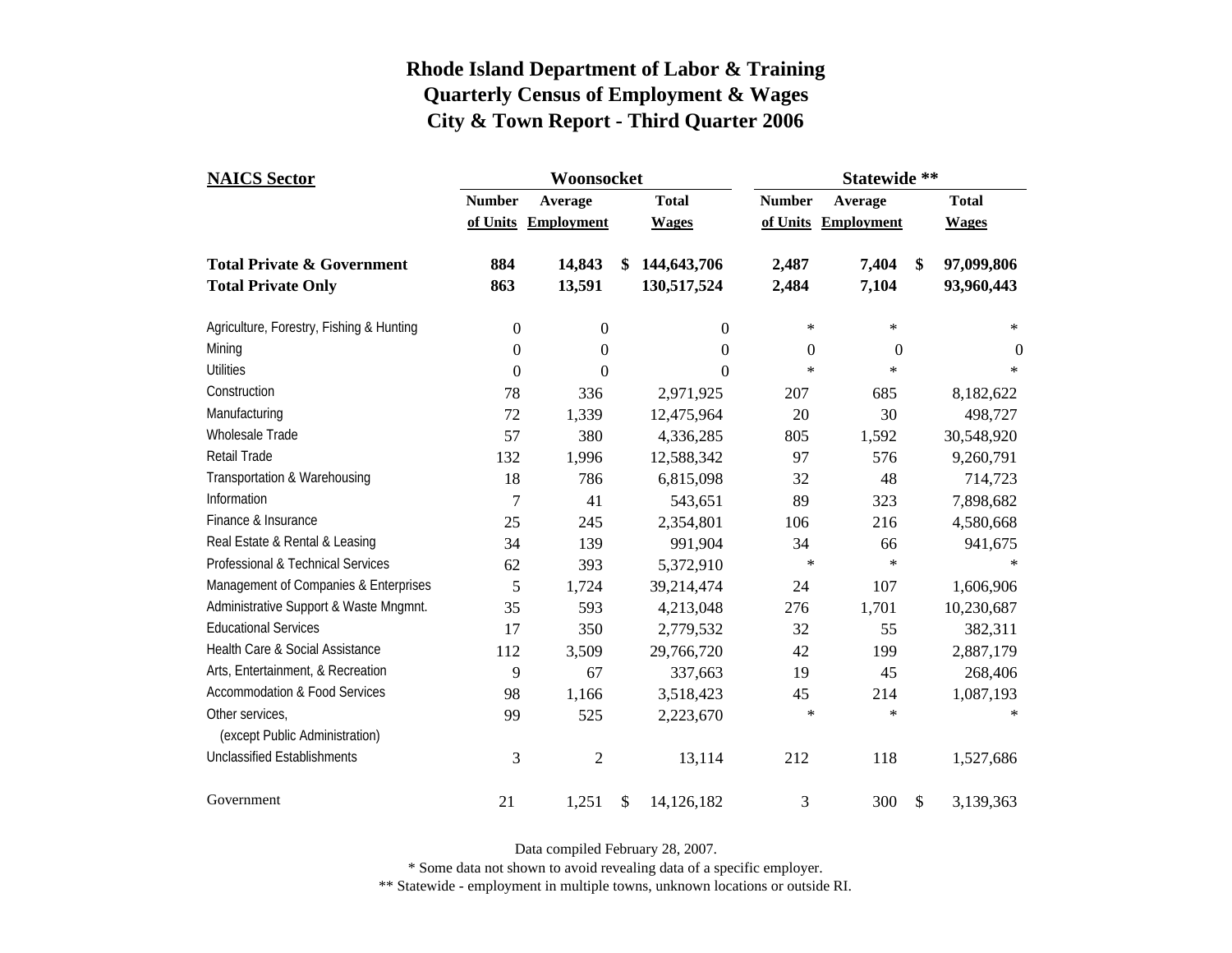| <b>NAICS Sector</b>                               |               | <b>Bristol County</b> |              |               | <b>Kent County</b>  |               | <b>Newport County</b> |                     |                      |  |
|---------------------------------------------------|---------------|-----------------------|--------------|---------------|---------------------|---------------|-----------------------|---------------------|----------------------|--|
|                                                   | <b>Number</b> | Average               | <b>Total</b> | <b>Number</b> | Average             | <b>Total</b>  | <b>Number</b>         | Average             | <b>Total</b>         |  |
|                                                   |               | of Units Employment   | <b>Wages</b> |               | of Units Employment | <b>Wages</b>  |                       | of Units Employment | <b>Wages</b>         |  |
| <b>Total Private &amp; Government</b>             | 1,499         | $15,065$ \$           | 118,944,911  | 5,765         | 82,414 \$           | 909, 343, 435 | 3,416                 | 41,517 \$           | 416,144,086          |  |
| <b>Total Private Only</b>                         | 1,464         | 13,073                | 100,896,489  | 5,677         | 75,016              | 820,992,726   | 3,323                 | 34,840              | 300,730,360          |  |
| Agriculture, Forestry, Fishing & Hunting          | 6             | 20                    | 116,790      | 11            | 52                  | 232,909       | 48                    | 296                 | 1,849,394            |  |
| Mining                                            | $\Omega$      | $\Omega$              | $\theta$     | 3             | 14                  | 153,300       | 5                     | 45                  | 505,649              |  |
| <b>Utilities</b>                                  | $\theta$      | $\Omega$              | $\theta$     | $\star$       | $\ast$              | $\ast$        | $\ast$                | $\star$             |                      |  |
| Construction                                      | 224           | 1,002                 | 10,059,103   | 746           | 4,392               | 49,394,060    | 421                   | 2,233               | 20,342,388           |  |
| Manufacturing                                     | 134           | 2,304                 | 22,587,364   | 320           | 9,273               | 112,270,327   | 103                   | 3,188               | 49,366,978           |  |
| Wholesale Trade                                   | 103           | 347                   | 5,658,914    | 457           | 3,178               | 40,454,833    | 204                   | 684                 | 7,990,135            |  |
| Retail Trade                                      | 162           | 1,470                 | 8,429,190    | 734           | 11,945              | 72,884,641    | 460                   | 4,553               | 29,642,520           |  |
| Transportation & Warehousing                      | 22            | 413                   | 2,591,771    | 151           | 3,012               | 26,161,855    | 71                    | 454                 | 3,036,561            |  |
| Information                                       | 21            | 146                   | 1,360,638    | 72            | 1,554               | 18,021,390    | 51                    | 695                 | 10,741,430           |  |
| Finance & Insurance                               | 52            | 376                   | 3,684,458    | 345           | 5,603               | 66,149,014    | 115                   | 861                 | 12,222,365           |  |
| Real Estate & Rental & Leasing                    | 39            | 100                   | 763,288      | 227           | 1,896               | 14,635,683    | 140                   | 785                 | 6,032,813            |  |
| Professional & Technical Services                 | 131           | 278                   | 2,689,998    | 619           | 3,733               | 205,023,746   | 415                   | 3,071               | 44,247,596           |  |
| Management of Companies & Enterprises             | 5             | 34                    | 459,848      | $27\,$        | 2,440               | 31,123,986    | 23                    | 316                 | 3,675,613            |  |
| Administrative Support & Waste Mngmnt.            | 95            | 405                   | 2,895,737    | 330           | 3,296               | 24,845,779    | 185                   | 1,145               | 9,608,556            |  |
| <b>Educational Services</b>                       | 23            | 1,487                 | 14,779,476   | 68            | 1,116               | 8,757,675     | 44                    | 1,148               | 10,367,740           |  |
| Health Care & Social Assistance                   | 114           | 1,950                 | 13,722,904   | 504           | 11,326              | 99,980,394    | 242                   | 4,275               | 32,494,225           |  |
| Arts, Entertainment, & Recreation                 | 28            | 387                   | 2,008,165    | 74            | 962                 | 4,175,610     | 96                    | 2,030               | 11,795,059           |  |
| <b>Accommodation &amp; Food Services</b>          | 125           | 1,691                 | 5,835,938    | 440           | 8,532               | 30,935,174    | 352                   | 7,349               | 35,942,119           |  |
| Other services,<br>(except Public Administration) | 180           | 662                   | 3,252,907    | 545           | 2,692               | 15,772,055    | 344                   | 1,666               | 9,908,199            |  |
| <b>Unclassified Establishments</b>                | $\Omega$      | $\mathbf{0}$          | $\theta$     | $\ast$        | $\ast$              | $\ast$        | $\ast$                | $\ast$              | $\ast$               |  |
| Government                                        | 35            | $1,993$ \$            | 18,048,422   | 88            | 7,398 \$            | 88,350,709    | 93                    |                     | 6,677 \$ 115,413,726 |  |

Data compiled February 28, 2007.

\* Some data not shown to avoid revealing data of a specific employer.